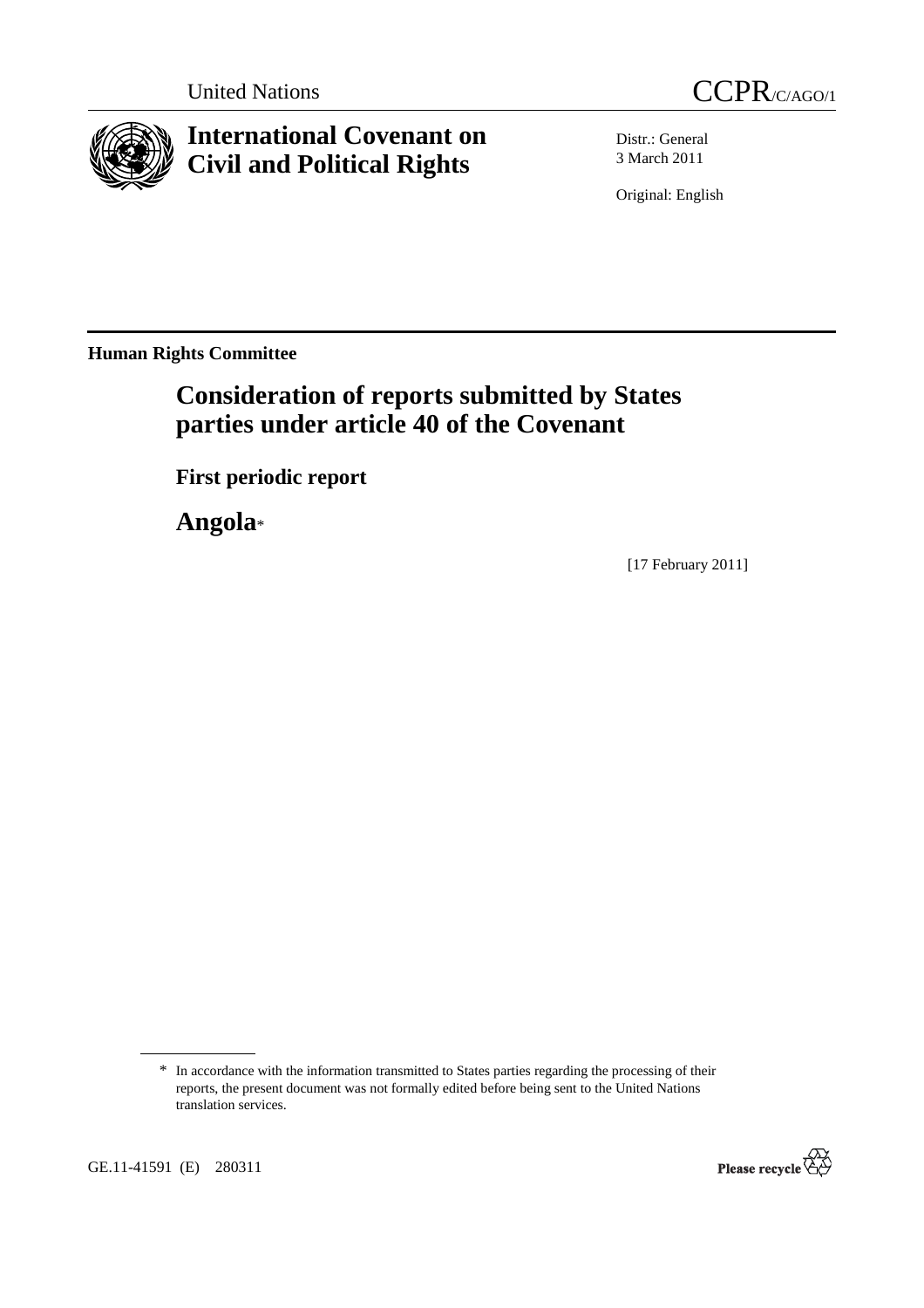## **CCPR/C/AGO/1**

# Contents

|     |           | Paragraphs | Page |
|-----|-----------|------------|------|
| I.  |           | $1 - 7$    | 3    |
| П.  |           | $8 - 14$   | 4    |
| Ш.  |           | $15 - 111$ | 5    |
|     | A.        | $16 - 20$  | 6    |
|     | <b>B.</b> | $21 - 22$  | 6    |
|     | C.        | $23 - 25$  | 7    |
|     | D.        | $26 - 30$  | 7    |
|     | Е.        | $31 - 35$  | 8    |
|     | F.        | $36 - 46$  | 8    |
|     | G.        | $47 - 52$  | 10   |
|     | H.        | $53 - 54$  | 11   |
|     | Ι.        | $55 - 69$  | 11   |
|     | J.        | $70 - 88$  | 16   |
|     | Κ.        | $89 - 90$  | 19   |
|     | L.        | $91 - 95$  | 19   |
|     | M.        | $96 - 109$ | 20   |
|     | N.        | 110-111    | 22   |
| IV. |           | 112        | 22   |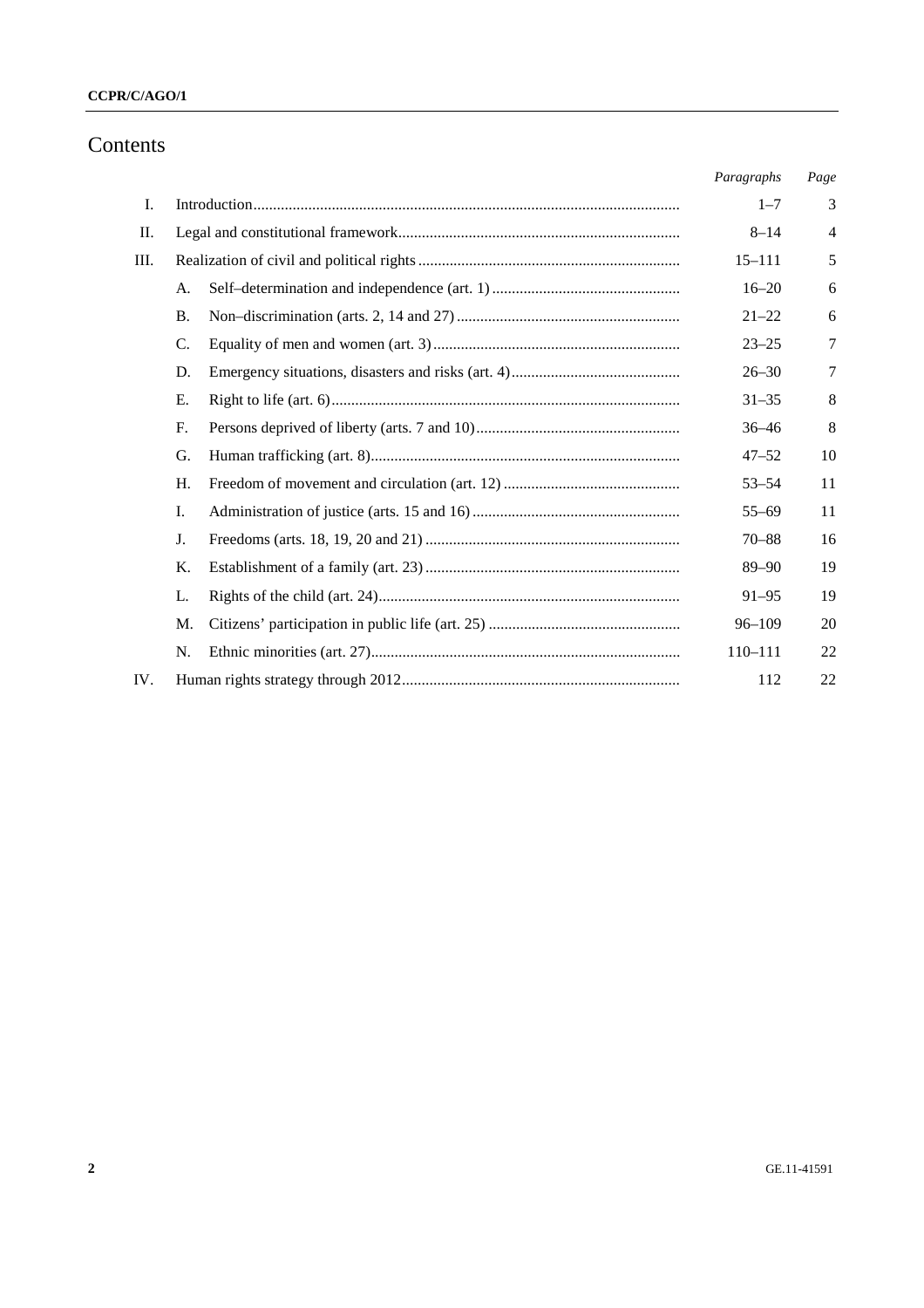# **I. Introduction**

1. Angola is located on the western coast of southern Africa. It is bound by the Republic of the Congo to the north, the Democratic Republic of the Congo to the northeast, the Republic of Zambia to the east, the Republic of Namibia to the south, and the Atlantic Ocean to the west. It is the fifth largest country in Sub-Saharan Africa, with a total area of  $1,246,700$  square kilometers. The country is divided for administrative purposes<sup>1</sup> into 18 provinces, 163 municipalities and 547 communes.

2. Angola is a plateau whose altitude varies from 1,000 to 1,500 meters, bounded by a narrow stretch of lowlands along the coast. Its highest altitude, 2,620 meters, is at Morro do Moco in the province of Huambo. Its climate varies, from the dryness of the desert to the rainy tropic of the savanna, tempered due to its altitude.

3. The country's population in 2010 is estimated at  $18,082,000$ , with population density of 14.5 persons per square kilometer. Of this number, 32 per cent are under 15 years of age, and 89 per cent are under 50. This shows that Angola's population is very young. The masculinity index is 93 per cent (93 men for 100 women). The average age at the birth of one's first child is 18. Portuguese is the official language, due to the Portuguese presence before independence.

4. The people of Angola belong to various ethnolinguistic groups, each of which has its own cultural traditions. They are the Bantu Peoples (Bakongo, Ambundu, Cokwe, Ovimbundu, Nganguela, Oxiwando, Oxihelelo and Nyahneka-Nkhumbi), Non-Bantu (Hotentotes and Khoisan) and Pre-Bantu (Vatwa):

 (a) Angola is a multilingual country in which the Portuguese language, adopted as the official language, and the national languages coexist;

 (b) The national languages most frequently spoken in Angola are: Kikongo, Kimbundu, Cokwe, Luvale, Umbundu, Nganguela, Oxiwambo, Olunyaneka, Helelo, Khoi, Vátwa and Mbunda.

5. The Republic of Angola adopted the International Covenant on Civil and Political Rights and its Optional Protocol on 10 April 1992, and, in accordance with the provisions of the Covenant, collected up-to-date information and data covering the period from its adoption until 2010, in connection with the preparation of the present report.

6. The intensity of the war that destroyed almost all of the country's infrastructures, as well as taking a disastrous number of human lives, led to a rural exodus of an unprecedented scale, which made normal functioning of the State's administrative system impossible. This situation created huge problems and made it impossible to effect timely collection of information and data related to the implementation of policies intended to establish Civil and Political Rights. This situation also made it impossible to prepare the initial report and, thus, the periodic reports on the implementation of the Covenant.

7. Although Angola has not prepared any of the earlier reports required by article 40 of the International Covenant on Civil and Political Rights, the period of time that passed enabled deeper reflection on advances and failures in the efforts made to protect the civil and political rights of Angola's citizens.

<sup>&</sup>lt;sup>1</sup> *Source*: Local administration – MAT.

<sup>&</sup>lt;sup>2</sup> Demographic Bulletin No. 9 (Fernando Setas and Luís Baltazar da Rocha Júnior).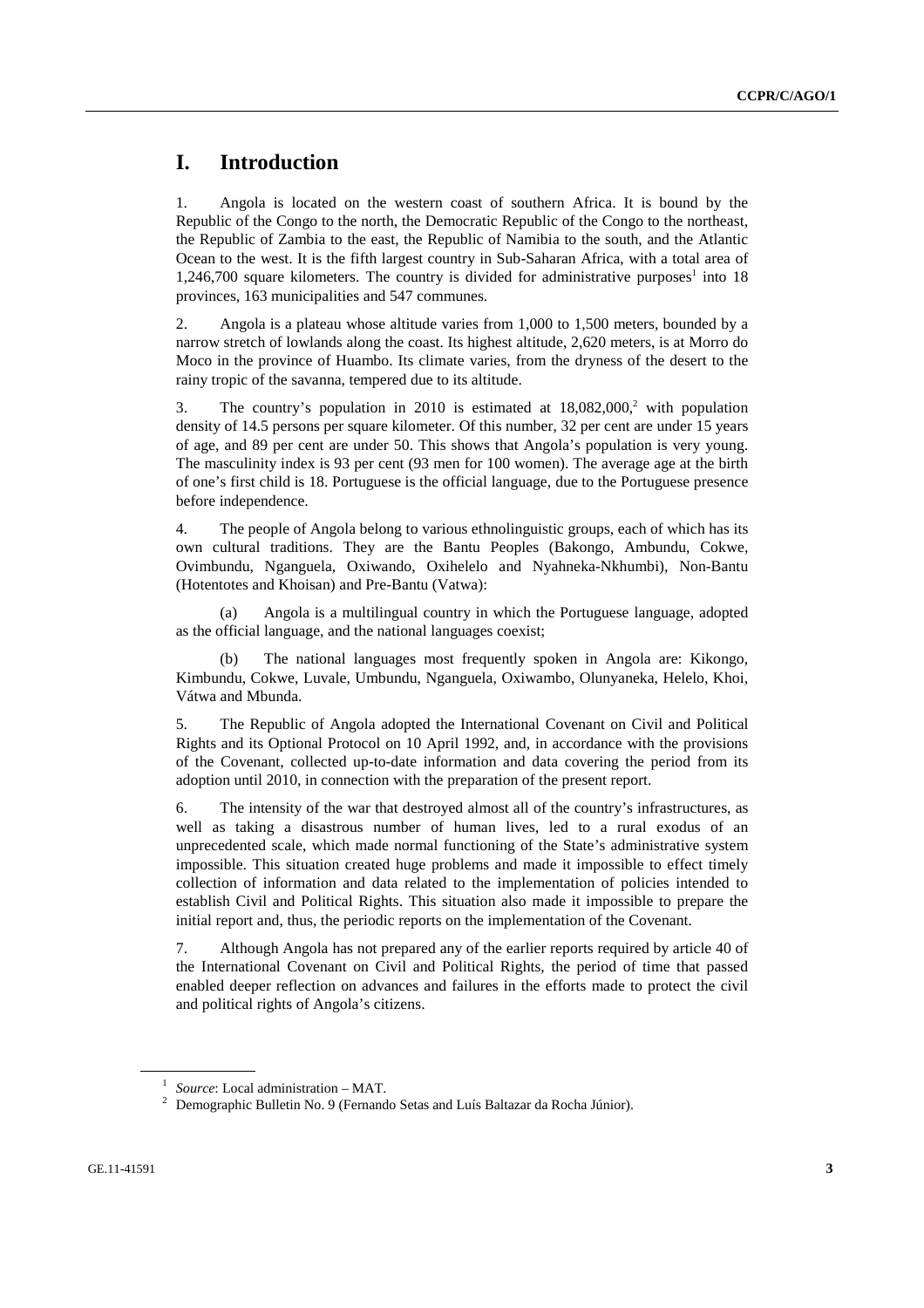## **II. Legal and constitutional framework**

8. The regulatory framework that protects and promotes Human Rights consists of a number of laws that guide and regulate public life and the lives of citizens, based on the precepts set forth in the International Covenant on Civil and Political Rights, which are also set forth in the Constitution of the Republic of Angola (CRA). The following stand out:

- Law No. 2/2007, of 31 August, Law governing the Legal Status of Foreigners which revoked Law 3/94
- Executive Order No. 15/95, of 10 November, on Legal Aid
- Law No. 18-A/92, 17 July, on Pre-trial Detention
- Law No. 14/91, of 11 May, on Associations
- Law No. 5/01 of 23 February, on the Public utility
- Law No. 16/91, of 11 May, on the Right to Assemble and Demonstrate
- Law No. 22/92, of 4 September, on Investigations, Searches and Seizures
- Law No. 4/05, of 4 July, on Election Observation
- Law No. 8/90, of 26 May, on Refugee Status
- Law No.7/06, of 15 May, Press Law
- Law No. 23/91, of 15 June, on Strikes
- Law No. 2/04, of 21 May, on Freedom of Conscience, Religion and Belief
- Law No. 23/92, of 16 September, on the Prohibition of the Death Penalty
- Law No. 10/85, of 19 October, on Nationality
- Law No. 9/96 of 19 April, on Justice for Minors
- Law No. 2/94, of 14 January, on Immigration
- Law No. 7/06, on Public and Private Means of Social Communication
- Law No. 21 D/92, of 28 August, on the Press
- Law No. 7/06, on Freedom of the Press
- Executive Order No. 84/02 of 31 December, on NGOs

#### **Legislative measures promoting the implementation of the Covenant**

#### **The Constitution**

9. The Constitutional Law (LC) effective through February 2010 has undergone some changes over time. These changes were introduced through Constitutional Revision Law numbers 12/91 and 23/92, which created the constitutional premises necessary to implement democracy and to expand the recognition and guarantees of the fundamental rights and freedoms of Angola's citizens.

10. The principal changes made by the Constitutional Revision Law were the change in the country's name from "People's Republic of Angola" to "Republic of Angola"; the change from "People's Assembly" to "National Assembly" and the removal of the term "People's" from the name of the Courts; the introduction of new articles that recognize and guarantee fundamental rights and freedoms, based on the principal International Treaties on Human Rights ratified by Angola; the establishment of Angola as a democratic State based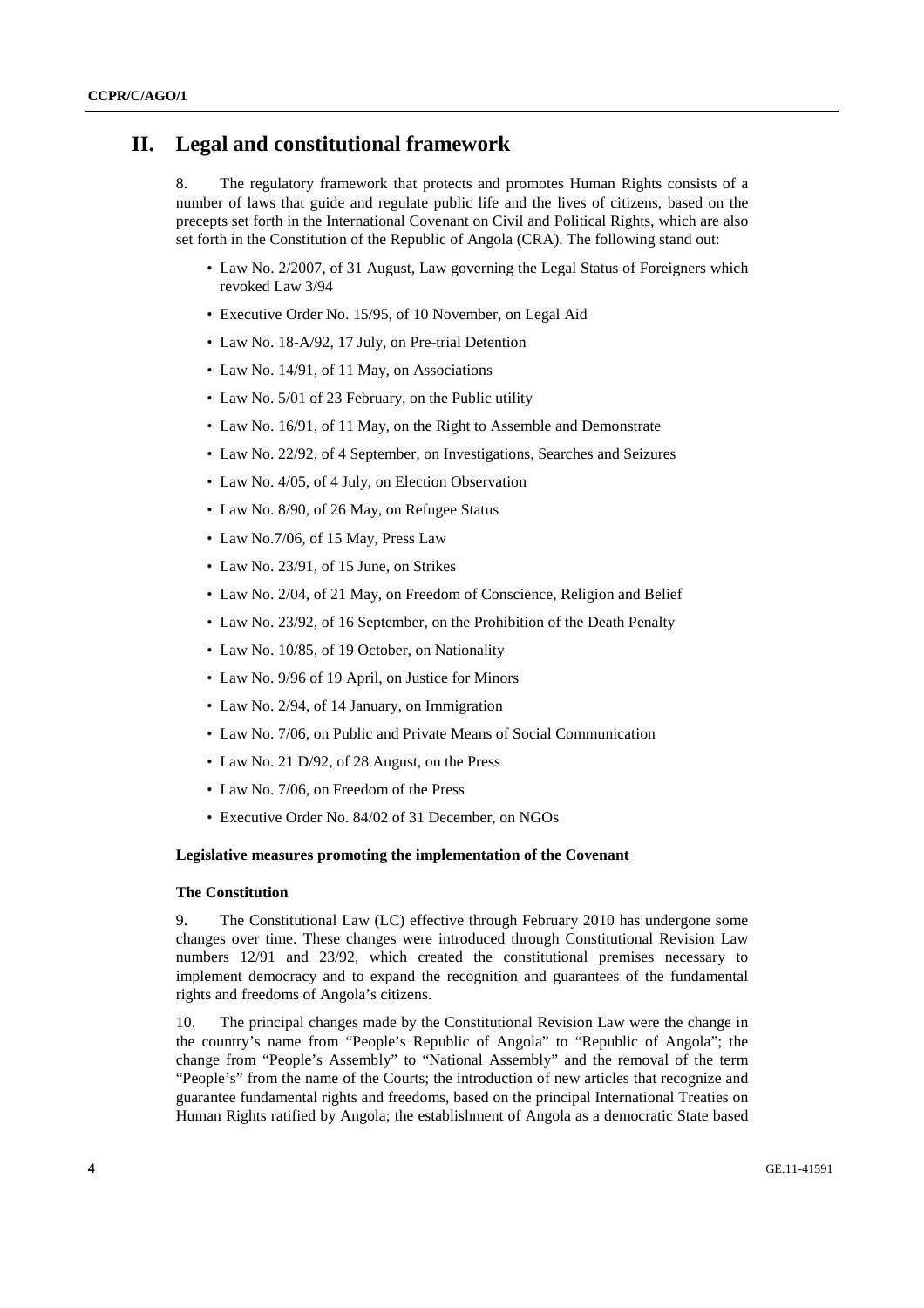on the rule of law, in the form of an organizational model based on the separation of functions and independence of the sovereignty bodies and with a semi-presidential political system that gave an active and implementing role to the President of the Republic; in the Administration of Justice, the organization of the judiciary and definition of the essential provisions of the constitutional articles of judges and the Office of the Public Prosecutor.

11. This process culminated with approval by the Constitutional Assembly on 21 January followed by Constitutional Court Decision No. 111 of 30 January 2010 and the promulgation of the Constitution of the Republic of Angola (CRA) of 5 February 2010.

12. The Constitution establishes the principle of universality, with the enjoyment of constitutional rights, freedoms and guarantees, and the protection by the State of all citizens, subject to the duties established in the Constitution, including those citizens residing or located abroad. All have duties to their families, society, the State and other institutions recognized by law. The Constitution also establishes fundamental rights, which do not exclude any others provided by applicable laws and rules of international law (arts. 22 and 26, CRA).

13. The CRA fully protects individual and collective rights and freedoms, which are strictly observed by the State and society as a whole.

14. According to the CRA, the General Organization for the Promotion of Human Rights receives institutional support from State bodies, namely:

- The President of the Republic as the head of Angola's Executive Branch. The President of the Republic is assisted by: (a) the Vice President of the Republic, who assists in the exercise of the executive function; (b) Council of Ministers, a collegial body that advises the Chief of State; (c) Council of the Republic, a body that advises the Chief of State; (d) National Security Council, a body that advises the President of the Republic on matters related to national security policies and strategies, as well as the organization, operation and regulation of the Armed Forces, the National Police and other bodies that ensure constitutional order, and of the intelligence and security bodies of the State, in particular.
- The National Assembly is a unicameral body that represents all Angolans, expresses the sovereign will of the people and exercises the legislative power of the State.
- The Office of the Ombudsman is an independent public entity whose purpose is to defend the rights, freedoms and guarantees of citizens, ensuring through informal means the justice and legality of the activities of the Government.
- The Courts are the sovereign body with authority to administer justice in the name of the people.

## **III. Realization of civil and political rights**

15. Civil and political rights are essentially based, in addition to the CRA and other ordinary laws of the Republic of Angola, on:

- The Universal Declaration of Human Rights
- The International Covenant on Civil and Political Rights and its Optional Protocol, ratified in 1992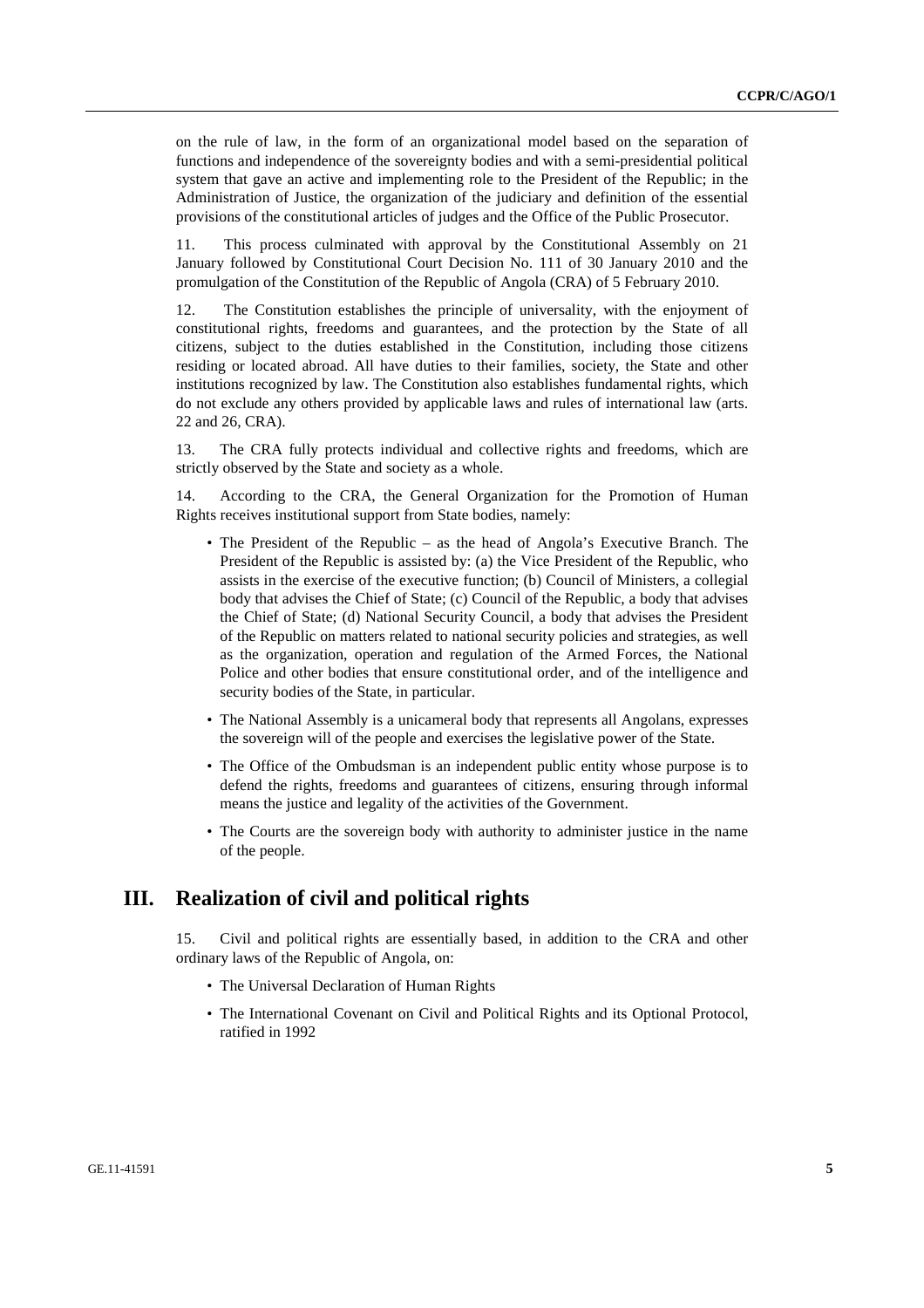## **A. Right to self-determination and independence (art. 1)**

16. Present-day Angola was part of the former Kingdoms of Kongo, Ndongo, Kassanje, Matamba and, later, the Kingdoms of Bailundo, Bié and the Central Plateau, which were occupied in stages by the Portuguese during the 16th century. Despite resistance by the kingdoms, which engaged in isolated, weak rebellions, the occupation lasted for nearly 500 years.

17. After the First World War, the Society of Nations exerted pressure regarding African peoples' right to self-determination, which was an important contribution in decolonization, although the desired objectives were not immediately achieved.

18. Because of the independence gained by some African countries in the 1950s, various national liberation movements arose in Angola. The MPLA, $3$  FNLA $4$  and UNITA were particularly important. During the 1960s they engaged in anti-colonial war until National Independence was proclaimed on 11 November 1975.

19. Even so, the country continued to be mired in armed conflict, with a short period of peace in 1991, during which a multiparty system and a market economy began to develop. In 1992 the first elections took place; the outcome was favourable to the MPLA and was not accepted by UNITA [National Union for the Total Independence of Angola], which led to renewed and more violent confrontations in Angola. This situation forced the establishment of a National Unity and Reconciliation Government (GURN) [Governo de Unidade Nacional] after the signing of the Lusaka Protocol. However, it was not until April 4, 2002, with the signing of the Luena Memorandum of Understanding, that peace was achieved, except in the Enclave of Cabinda, where the FLEC [Front for the Liberation of the Enclave of Cabinda] was fighting the Angolan Armed Forces.

20. The political will of the parties brought full peace to Angola with the 1 August 2006 signing of the Peace Memorandum for the Enclave of Cabinda, in the city of Namibe, between the Government and the Cabindan Forum for Dialog.

## **B. Non-discrimination (arts. 2, 14 and 27)**

21. Paragraph 1 of article 23 of the CRA establishes the principle of equality of all citizens before the Law and the Constitution, and paragraph 2 establishes that no one may be prejudiced, privileged or deprived of any right or exempted from any duty, by reason of their ancestry, gender, race, ethnicity, colour, disability, language, birthplace, religion, political, ideological or philosophical beliefs, level of education, or economic, social or professional condition.

22. Individual or special treatment given to persons with disabilities, the aged, the sick or those who belong to minority groups, falls within special social assistance and protection policies that the Angolan Government develops as part of an overall vision intended to ensure the survival, protection and development of individuals, in accordance with the law.

<sup>&</sup>lt;sup>3</sup> MIA (Movimento de Independência de Angola), PLUAA (Partido da Luta Unida dos Africanos de

Angola), and MAC (Movimento Anti-Colonial) whose merger resulted in the MPLA. 4 UPNA (União dos Povos do Norte de Angola), UPA (União dos Povos de Angola), PDA (Partido Democrático Angolano) whose merger resulted in the FNLA.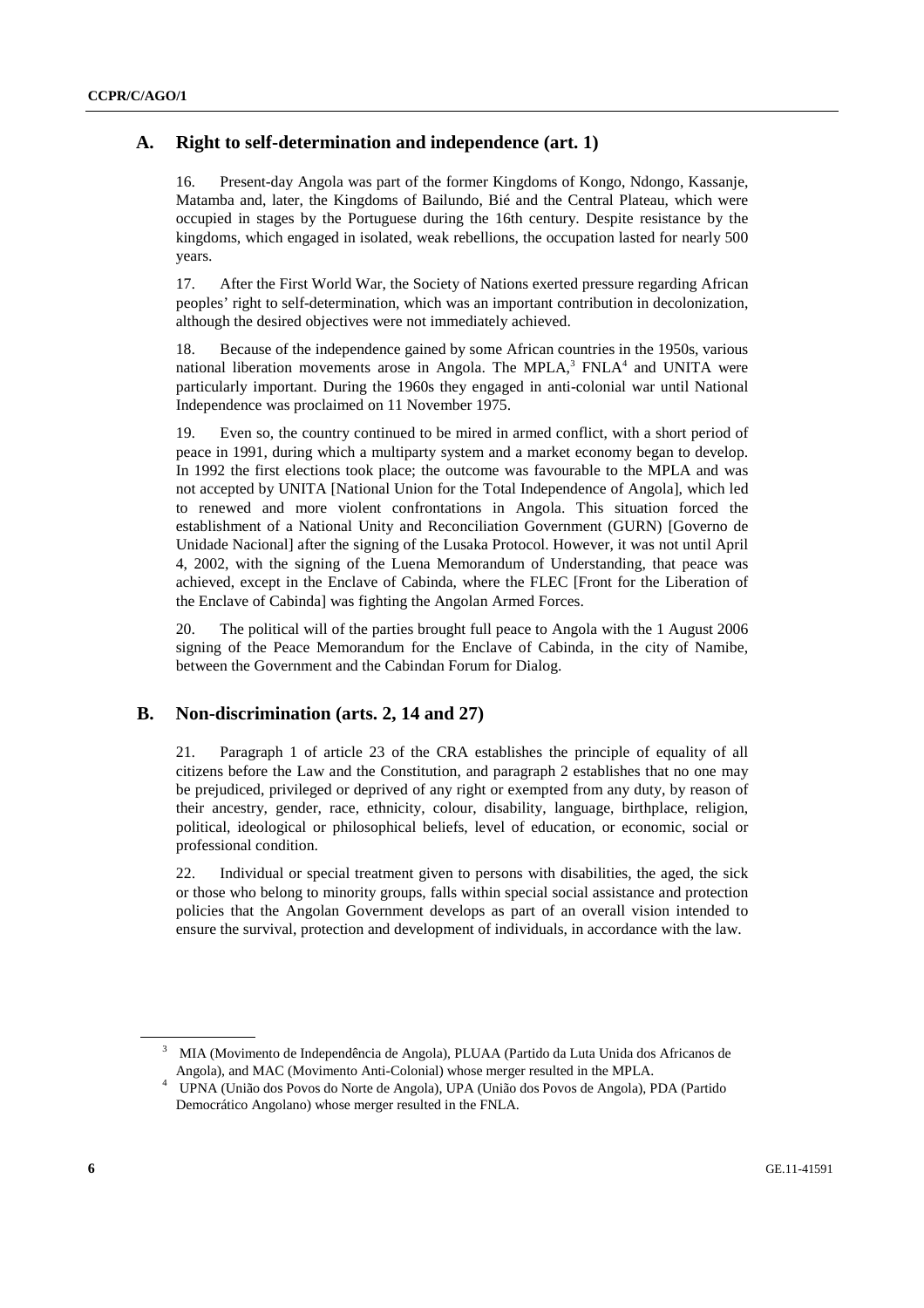## **C. Equality of men and women (art. 3)**

23. In its pursuit of the objective of promoting equality between men and women, the Angolan State approved Resolution No. 9 of 28 March 2002, of the National Assembly, on Gender, and created the Ministry of Family and Women's Protection (MINFAMU), which is responsible for its implementation.

24. Compliance with the provisions of this Resolution has brought about significant changes in the disparities between men and women. The results of cross-sectional, inclusive activities carried out in the area of gender can be seen in parliamentary, legal, governmental, business and social activities.

25. The ratio of men to women in decision-making bodies is as follows: National Assembly, 220 deputies, 81 women (31 per cent), 33 Ministers, 8 women (24 per cent), 55 Vice Ministers, 9 women (16 per cent); 2 Secretaries of State, 1 woman (50 per cent), 18 Provincial Governors, 3 women (17 per cent); 29 Provincial Deputy Governors, 9 women (23 per cent); 163 Municipal Administrators, 21 women (13 per cent); 529 Commune Administrators, 17 women (0.3 per cent). In the Judiciary: on the Supreme Court, 14 Justices, 2 women (14 per cent); Constitutional Court 3 women, Court of Auditors 2 women, Provincial Courts, 129 judges, 34 women (26 per cent), Municipal Courts, 77 judges, 12 women (16 per cent).

### **D. Emergency situations, disasters and risks (art. 4)**

26. The Angolan State is responsible for ensuring compliance with the provisions of the national regulations and laws enacted and of the United Nations conventions on emergency situations, disasters and risks. In this regard it adopted Civil Defense Framework Act No. 28 of 7 November 2003, and created the National Commission for Civil Defense, which specializes in providing technical advice and coordination of the activities of the entities and structures active in this area, in order to:

 (a) Prevent the occurrence of collective risks resulting from serious accidents, catastrophes, natural or technological disasters;

 (b) Mitigate collective risks and limit their effects, should the events described in letter (a) occur;

(c) Aid and assist those who are affected or are in eminent danger.

27. Given its importance, the National Commission for Civil Defense is directly under the Minister of the Interior, and it is made up of the Ministries of Defense, Planning, Territorial Administration, Finance, Oil, Fishing, Urbanism and Environment, Industry, Agriculture and Rural Development, Health, Education, Culture, Science and Technology, Transportation, Public Works, Trade, Hotels and Tourism, Social Assistance and Reinsertion, Social Communication and Energy and Water.

28. This organizational structure made it possible to respond fully to floods in the provinces of Benguela, Kwanza Norte and Bengo, and to other emergencies, and to create the Early Warning System that provides for monitoring river levels.

29. To ensure the coordination and organization of actions throughout the country, Provincial Commissions for Civil Defense were created and are coordinated by the respective provincial governors.

30. In the context of cooperation, Angola is a full member of the International Civil Defence Organization (ICDO) and as such promotes partnerships with similar organizations.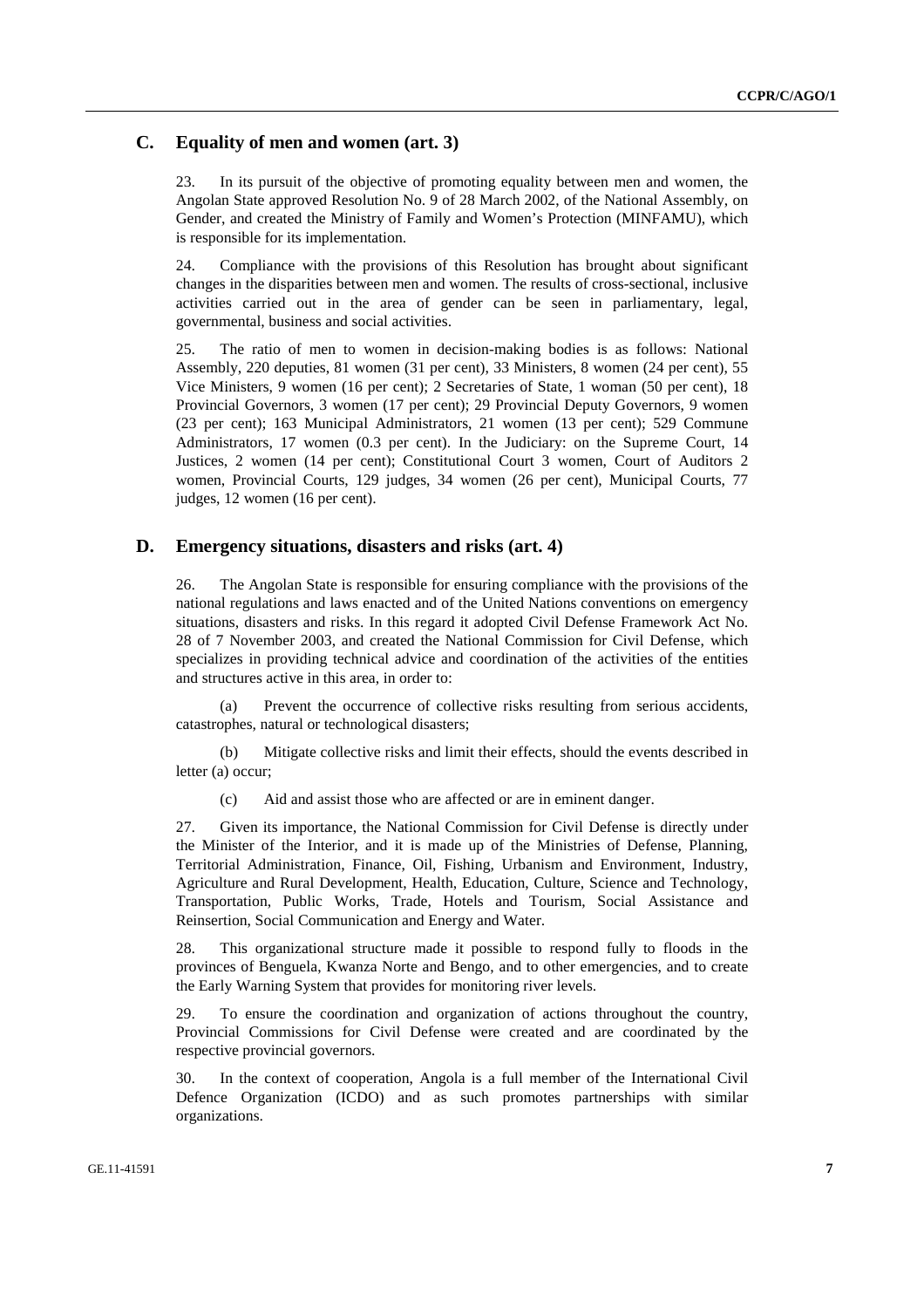## **E. Right to life (art. 6)**

31. The right to life is governed by the Constitution, which provides that the State must respect and protect people's lives, which are inviolable (art. 30). Article 59 expressly prohibits the death penalty.

32. Article 59 of the CRA prohibits the death penalty and contains provisions that allow for the creation of mechanisms that control and guarantee the right to life. Article 358 of the Penal Code (PC) prohibits abortion, in order to protect and preserve human life. However, in clinical and therapeutic circumstances, when the mother's life is in danger, or when incompatibilities exist that will endanger the normal development of the child, a local Medical Board is established to decide whether to terminate a pregnancy prior to the 22nd week of gestation, as this is not permitted and is deemed a crime subject to punishment in accordance with the law.

33. Although various mechanisms exist related to the control and guarantee of the right to life, there are violations of them, especially because of the increase in crime in urban areas.

34. State and Civil Society entities are working together to develop programs for education, awareness and social mobility that must be complemented by other efforts in the areas of crime reporting, investigation, protection, referral and treatment of victims, and strengthening of legislation that makes penalties more severe. Angola has shelters, both state-run and private, for children, women and old people.

35. Torture and other treatment or punishment that is cruel, inhuman or degrading is also prohibited by the Constitution, article 60 of which provides that no one can be subjected to torture, forced labor, or cruel, inhuman or degrading treatment or punishment.

## **F. Persons deprived of liberty (arts. 7 and 10)**

#### **Prison situation**

36. The Angolan prison system is being modernized and developed, with its principal characteristic the rehabilitation of individuals deprived of liberty. As of December 2006 Angola had 5,083 detainees out of a total of 9,829 prisoners. In December 2009 there were 16,696 prisoners, of whom 8,283 were in pretrial detention and 8,413 had been sentenced.

37. A work group was established, consisting of ordinary court judges and prosecutors from the Office of the Public Prosecutor, at the Provincial Court of Luanda (the province with the highest number of cases of excess imprisonment), to work specifically on issues related to excess pretrial detention, which made it possible to rule on the overwhelming majority of the cases. This drastically reduced the number of prisoners who were awaiting trial.

38. In order to deal with the issues related to excessive pretrial detention, the Office of the Attorney General has been visiting prisons. The visits made during the extensive travel undertaken in April 2010 public prosecutors from different areas made it possible to hear, without any exceptions, all persons in prisons nationwide, to release a considerable number of prisoners, and to clarify the incarceration situation of others.

39. Another trip was undertaken in October of the same year so that, by the end of the year, the number of excessive pretrial detainees would be as low as possible. The Public Prosecutor gave general guidance to all criminal prosecutors nationwide to work towards releasing prisoners arrested for less serious crimes, of a property nature, in order to reduce prison crowding.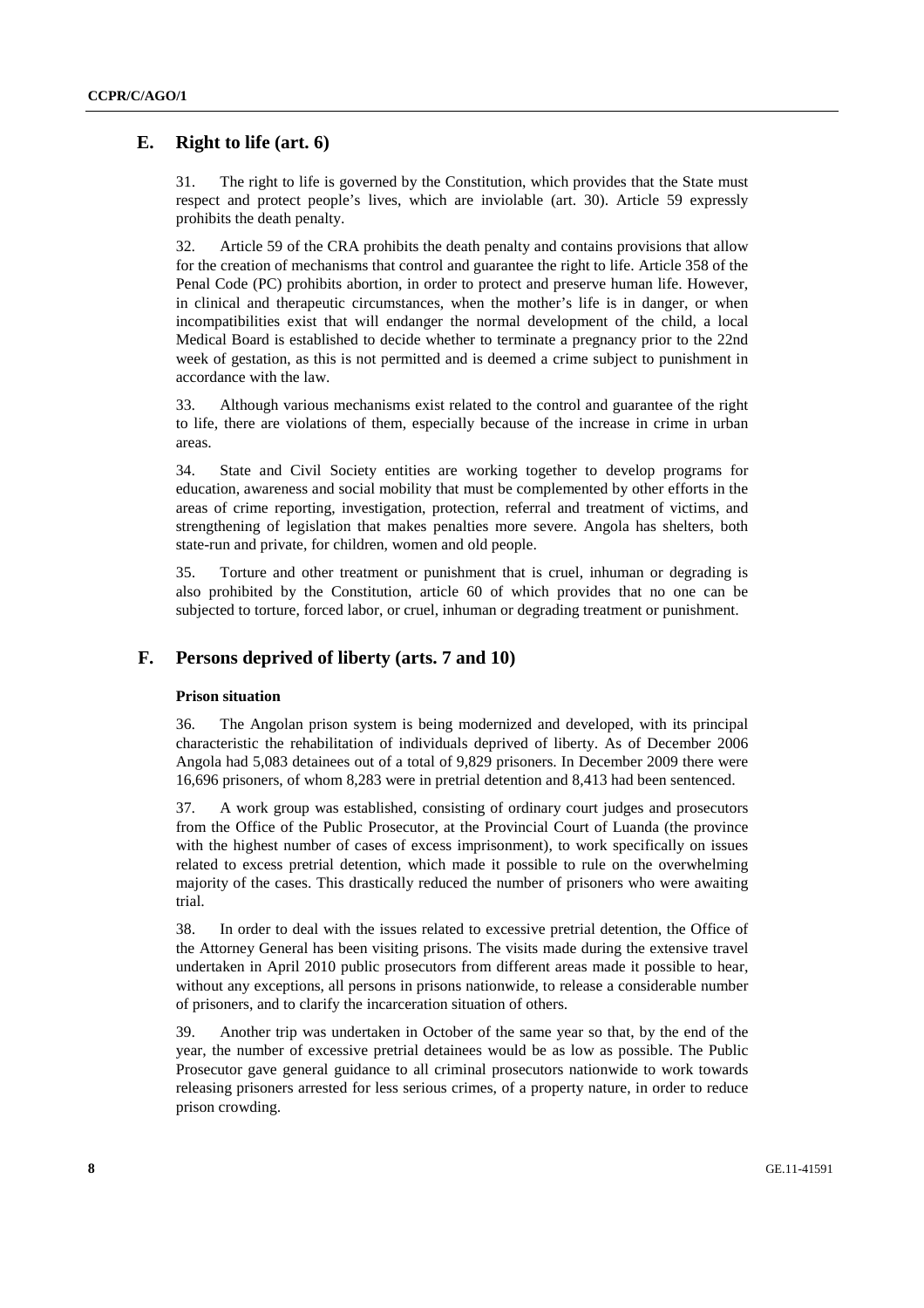40. Between 16 and 21 years of age (29 per cent) and 13,346 aged between 18 and 21 (71 per cent). The table below, illustrating the legal situation as of December 2010, shows a total of 18,797,506 prisoners in Angola, of whom 506, or 3 per cent, were women, and 18,291, which was 97 per cent [sic].

 **Statistics on the prison population, broken down by gender and legal situation nationwide** 

| Total prisoners | Women | $\%$      | Men     | $\frac{0}{0}$ |
|-----------------|-------|-----------|---------|---------------|
| Sentenced       | 237   | L.2       | 9 8 4 4 | 52            |
| Detained        | 269   | $\cdot$ 4 | 8 4 4 7 | 45            |

#### **Penitentiary treatment**

41. Prisoners' rights are somewhat limited due to their specific condition and given the interests of the individual and society. However, the State recognizes and respects their rights, namely the right to life, dignity and integrity; to not be tortured, or treated in a cruel, degrading or inhuman way; health and education; non-discrimination; freedom of thought and religion; and respect for one's private and family life, which are important factors in their reform and reinsertion into society.

42. The right to freedom is provided in article 36 of the CRA, and in articles 328 et seq. of the Penal Code. Article 391 of the PC establishes penalties for those who violate them. Angola has 32 prisons, of which four are in precarious condition as to infrastructure and/or are in temporary facilities that have been adapted. These four are located in the provinces of Bengo, Lunda-Norte and Zaire (Mbanza – Congo and Soyo).

43. The prison hospital of S. Paulo provides health care, that is to say, confidential diagnoses, and when necessary it is assisted by the principal military hospital. Each prison also has a doctor or health centre. Today, the entire prison population nationwide is guaranteed three meals per day.

44. The classification or placement of prisoners in different levels or divisions is based on division by gender, age, legal situation, nationality and pathology, in accordance with the precepts established in the "minimum rules of the United Nations regarding the treatment of prisoners, in the international convention on civil and political rights, and in the Angolan penitentiary law, which also determines the appropriate establishments for imprisonment and serving a sentence, with priority given to involving young prisoners aged from (16–18) and (18–21) in various activities and programs providing treatment, education, job training and socially useful work. Women prisoners who are pregnant or have children enjoy special treatment, as they are permitted to stay with their children until the latter reach three years of age.["]

45. Foreign prisoners are treated the same as Angolan prisoners. The increase in the number of prisoners has forced the State to take additional measures, such as amnesty, reprieve, commutation, and/or conversion of a sentence into the provision of community service.

#### **Reform and humanization of the prison system**

46. In order to achieve true reform of the prison system, the Angolan Government has engaged in a number of actions in the areas of legislation, infrastructure and internal rules. Significant events include the entry into effect of the new prison law (Law No. 8 of 29 August 2008), of the specific careers of prison services regime (Decree No. 43 of 24 December 1999), of the regulation on the organization of prison work in prisons (Decree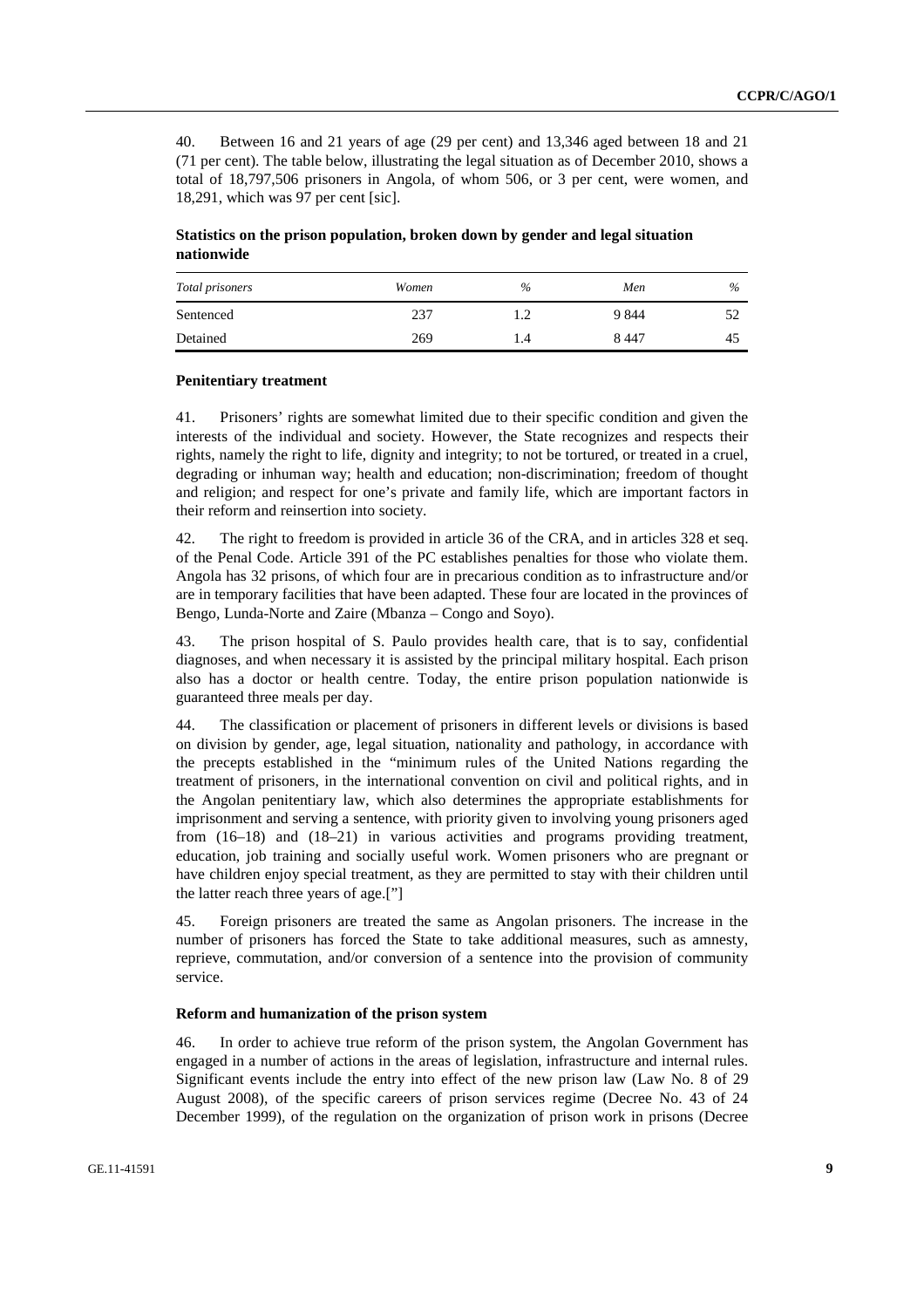No. 64 of 1 October 2004), training given to prison wardens, trainers of prison social action agents and prison guards, financed by the European Union as part of the PIR-PALOP cooperative program. Six new prisons have been built, in Cabinda, Bengo-Kaquila, Lunda Norte, Bengo-Caxito, Zaire-Mbanza Congo and Soyo.

## **G. Human trafficking (art. 8)**

47. The CRA warns against trafficking in persons; its article 31 states that the moral, intellectual and physical integrity of each person is inviolable, and the Government respects and protects persons and human dignity. Its article 36 states that each citizen has the right to physical freedom and individual safety.

48. The Angolan Government is in the process of taking preventive measures governing the movement of people, mainly children, and is establishing administrative regulations and procedures. It is carrying out information and awareness campaigns by providing training and information to agents of the law, and is creating Child Protection Networks and Checkpoints at all internal and external borders, where and when there are minors who are not accompanied by their parents and do not have documents authorizing them to travel. Proof is being required of the adult's relationship to the child, when that adult is accompanying a child and authorization from the parents. An Intersectorial Committee for the Prevention and Combat of Trafficking in Humans; a National Strategic Action Plan and a National Monitoring Center have been created.

49. Measures against all the forms of violence associated with trafficking in women and children, who are the most vulnerable to this phenomenon, have been strengthened, among them the fight against commercial sexual exploitation, prostitution, slavery, forced labour and organ removal.

50. It is known that trafficking occurs at points such as (a) origin (countries or points of departure of trafficking victims going to a domestic or international destination); (b) in transit (countries, places or points through which the traffickers and victims pass temporarily for geographic or logistical reasons); (c) destination (destination countries or points of the trafficking trade). This objective situation has led authorities involved in the protection and promotion of human rights to consider trafficking an extreme concern that must be at the heart of the attention given to policies and programs intended to defend the integrity of citizens.

51. The Multilateral Cooperation Agreement to Combat Trafficking in Persons, Especially Women and Children in West and Central Africa during the Ministerial Conference of the Economic Community of West African States (ECOWAS) and the Economic Community of Central African States (ECCAS) against human trafficking, in 2006 in Abuja (Nigeria), has contributed significantly to the creation of coordination mechanisms intended to help prevent to combat cross-border trafficking.

52. The purpose of the Agreement is to create a common front national force against trafficking in persons, for the prevention, fight against, elimination and punishment of trafficking in persons through international cooperation. It is also intended to protect, rehabilitate and reintegrate trafficking victims into their environment of origin, when necessary, and to provide mutual assistance in the investigation and arresting of traffickers, through cooperation among the competent authorities of the signing countries. In 2007 the Government of Angola participated in the development, in Sao Tome and Principe, of the ECOWAS/ECCAS Joint Plan of Action against Trafficking in Persons, Especially Women and Children.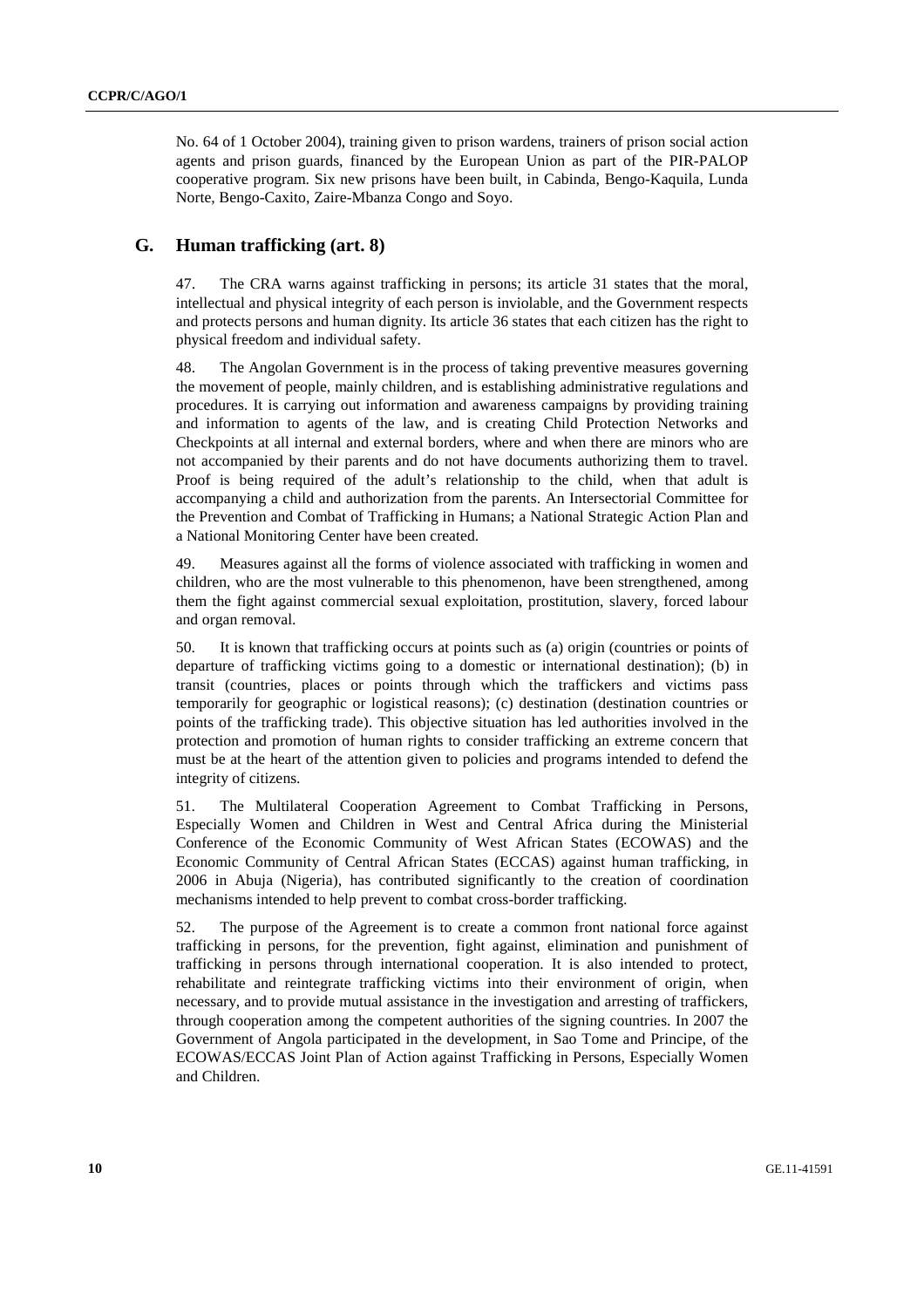## **H. Freedom of movement and circulation (art. 12)**

53. The Angolan Government is taking preventive measures governing the movement of persons that are in compliance with the precepts of the CRA, article 46 of which establishes Freedom of Residence, Movement and Emigration, as follows: "Any citizen who resides lawfully in Angola is free to choose where to reside, to move about and to stay in any part of the national territory, except in those cases specified in the Constitution and when the law establishes restrictions, namely related to access and stays to protect the environment or vital national interests; all citizens are free to emigrate and to leave national territory and to return to it, without prejudice to the limitations arising from the performance of legal obligations." "Angola ratified in 2010 the United Nations Convention on Transnational Organized Crime and its optional protocols (particularly on trafficking in Human Beings) through the National Assembly resolution."

54. Since 1992 the emergency situation in Angola has ceased to exist, and as a result the free movement of people and goods within the country has been restored. Citizens are no longer required to have a Driver's License, or other documents, to move about within national territory. Citizens are free to reside in any part of the country. There are no political, legal or cultural measures in Angola that prevent women from moving about. In other words, men and women have the same rights.

## **I. Administration of justice (arts. 15 and 16)**

55. A number of bodies administer justice in Angola, that arise from the fact that it is a Democratic State based on the Rule of Law, as established in article 2 of the CRA; justice is administered by the following Courts:

(a) Constitutional Court, the supreme constitutional jurisdiction body;

 (b) Supreme Court, which has jurisdiction throughout Angola and, in view of the diversity of the matters that must be heard, it is divided into chambers, which are in turn divided into sections;

(c) Military Supreme Court, which is the supreme body for military justice;

 (d) Provincial Courts, of which there are 19 and which have general jurisdiction in their respective provinces and are divided into divisions, which are in turn divided into sections;

 (e) Municipal Courts, which have jurisdiction in their respective municipalities and of which there are also 19. They have criminal jurisdiction and hear cases punishable by correctional penalties and a respective fine. They also have jurisdiction over civil cases valued up to AON 100,000.00 (one hundred thousand Kwanzas);

 (f) Military Courts, which have jurisdiction over crimes that are essentially military, organized as follows: Supreme Council of Military Justice; Supreme Military Court; Regional, Zone and Crew Military Courts; and Front Military Courts, just provided for by law.

56. The provincial and municipal courts and judges are distributed as follows.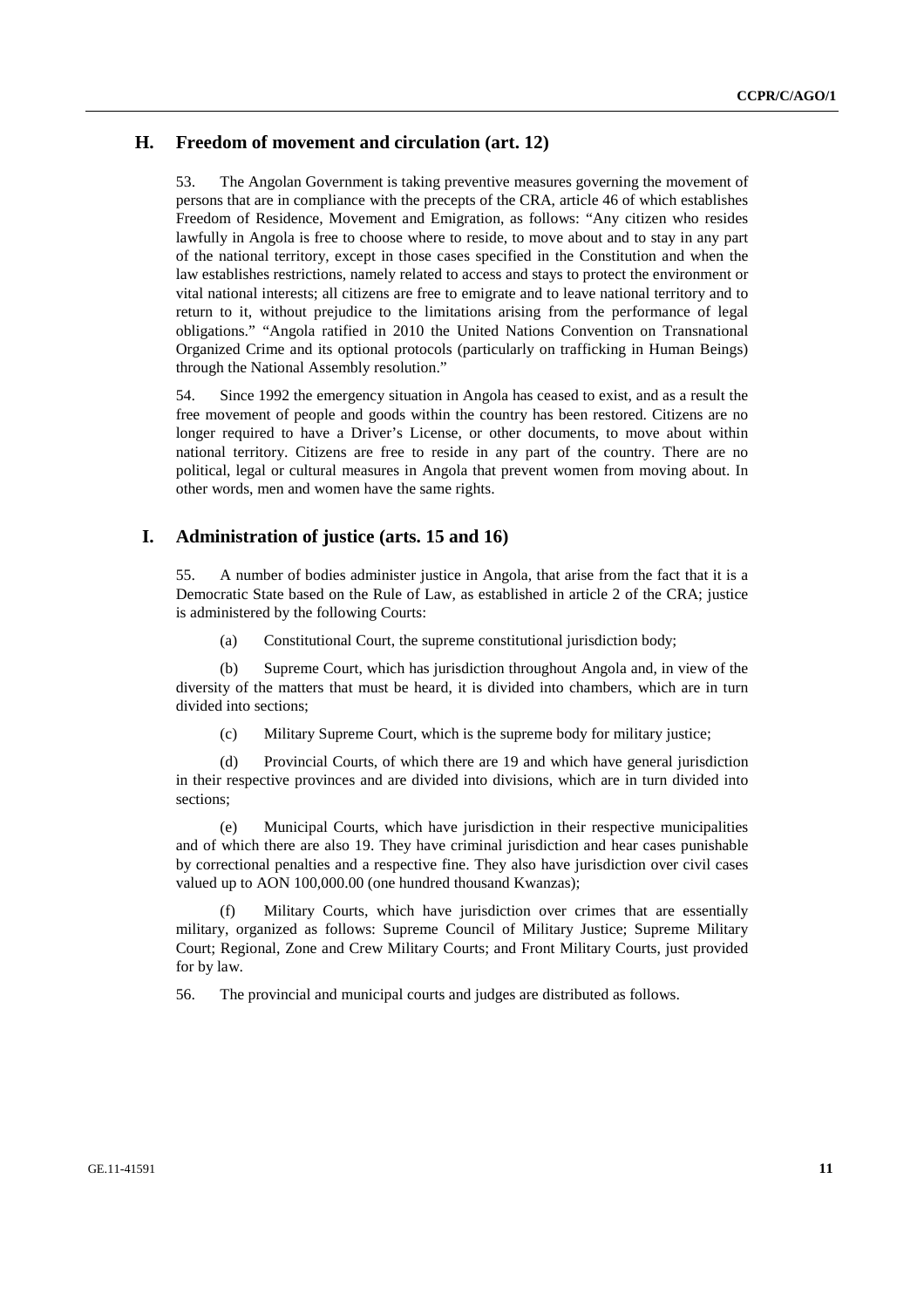| No.          | Province       | Courts       | Judges         | Municipality | Courts       | Judges         |
|--------------|----------------|--------------|----------------|--------------|--------------|----------------|
| 1.           | Cabinda        | $\mathbf{1}$ | 3              | Bucuzau      | $\mathbf{1}$ | $\mathbf{1}$   |
| 2.           | Zaire          | 1            | $\overline{c}$ | Soyo         | $\mathbf{1}$ | $\overline{c}$ |
| 3.           | Uíge           | $\mathbf{1}$ | 3              | Negage       | 1            | 4              |
| 4.           | Bengo          | $\mathbf{1}$ | 3              |              |              | $\overline{c}$ |
| 5.           |                |              |                | Ingombota    | 1            |                |
|              |                |              |                | Viana        | 1            |                |
|              | Luanda         | $\mathbf{1}$ | 48             | Cacuaco      | $\mathbf{1}$ | 23             |
| 6.           | Lunda Norte    | $\mathbf{1}$ | 3              |              |              | $\mathbf{1}$   |
| 7.           | Lunda Sul      | $\mathbf{1}$ | 3              |              |              | 6              |
| 8.           | Malanje        | $\mathbf{1}$ | 3              | Cacuso       | 1            | 3              |
| 9.           |                |              |                | Cambambe     | 1            | $\mathbf{1}$   |
|              | Kuanza Norte   | $\mathbf{1}$ | 3              | Golungo Alto | 1            | 1              |
| 10.          |                |              |                | Gabela       | 1            | 1              |
|              |                |              |                | Libolo       | $\mathbf{1}$ | 1              |
|              | Kuanza Sul     | $\mathbf{1}$ | $\overline{4}$ | Porto Amboim | 1            | $\mathbf{1}$   |
| 11.          | Moxico         | $\mathbf{1}$ | $\overline{4}$ |              |              | 1              |
| 12.          | Bié            | $\mathbf{1}$ | 5              |              |              | $\overline{2}$ |
| 13.          | Huambo         | $\mathbf{1}$ | 6              | Caala        | 1            | 9              |
| 14.          | Lobito -       |              |                | Cubal        | $\mathbf{1}$ |                |
|              | Benguela       | 2            | 13             | Baia Farta   | 1            | 5              |
| 15.          | Kuando Kubango | $\mathbf{1}$ | 3              |              |              | 3              |
| 16.          | Huíla          | $\mathbf{1}$ | $\,$ 8 $\,$    | Matala       | 1            | $\overline{4}$ |
| 17.          |                |              |                | Tômbua       | 1            | 1              |
|              | Namibe         | 1            | 5              | Bibala       | 1            | 1              |
| 18.          | Kunene         | $\mathbf{1}$ | 3              | Cahama       | $\mathbf{1}$ | $\overline{4}$ |
| <b>Total</b> |                | 19           | 129            |              | 19           | 77             |

 **Distribution of Provincial and Municipal Courts and Judges** 

| <b>Retired Judges</b> |                |
|-----------------------|----------------|
| Provinces             | Municipalities |
| $\mathbf{r}$          |                |

## **The bodies and Public Prosecutors who act together with the Courts and Criminal Investigation Police**

| Province | <i>Structure</i> | Investigation | Prosecutors | <i>Municipalities</i>    | <b>Prosecutors</b> |
|----------|------------------|---------------|-------------|--------------------------|--------------------|
| Luanda   | Central Body     |               | 21          | $\overline{\phantom{0}}$ |                    |
| Luanda   | $DNIAP*$         |               | 13          |                          |                    |
| Luanda   | Inspection       |               | 4           |                          |                    |
| Luanda   | <b>DRH</b>       |               |             |                          |                    |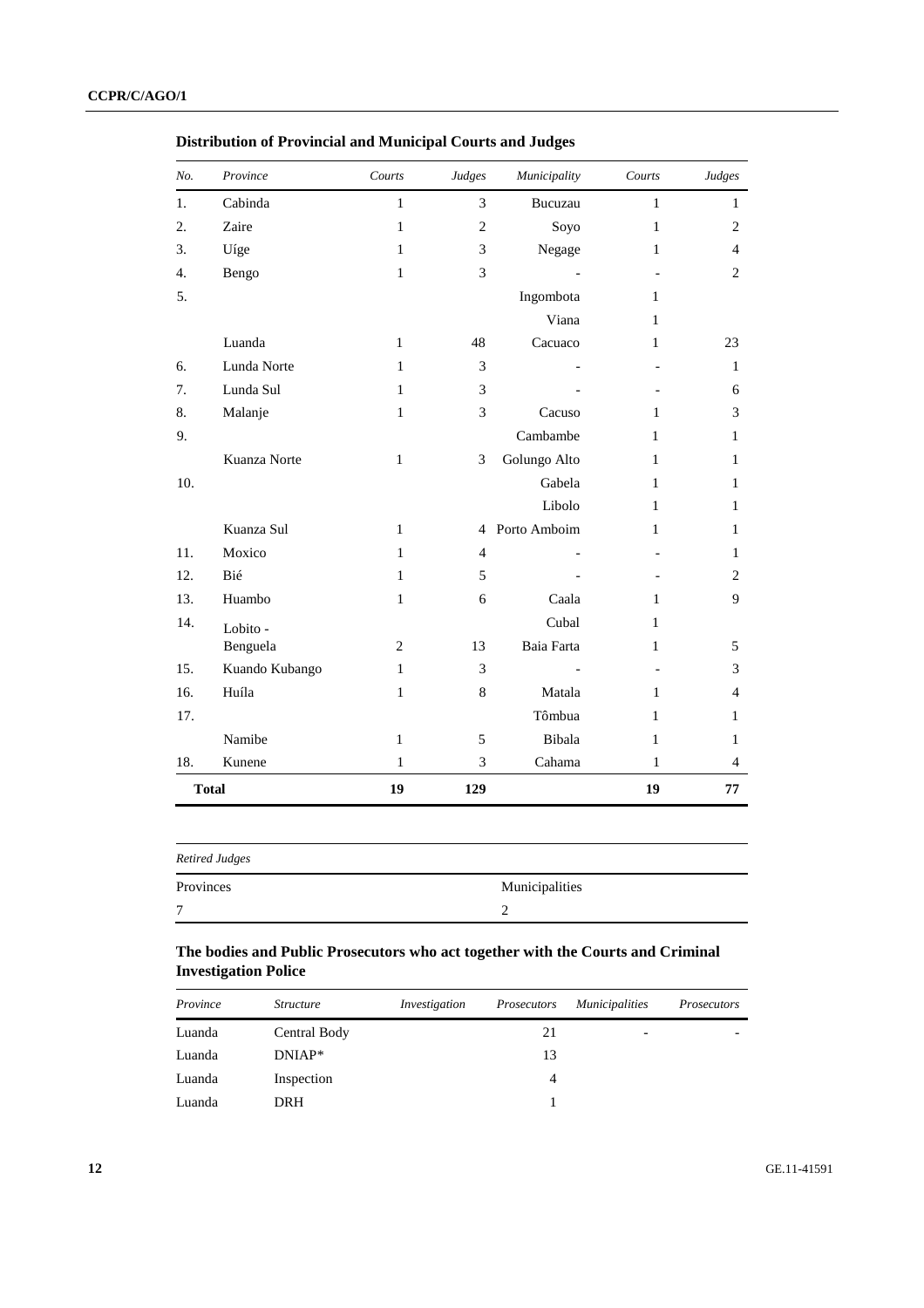| Province     | <i>Structure</i>        | Investigation | Prosecutors    | <b>Municipalities</b> | <b>Prosecutors</b> |
|--------------|-------------------------|---------------|----------------|-----------------------|--------------------|
| Luanda       | <b>Provincial Court</b> |               | 52             | 9(3)                  | 5                  |
| Luanda       |                         | <b>DNIC</b>   | 3              |                       |                    |
| Luanda       |                         | <b>DNIIAE</b> | 1              |                       |                    |
| Luanda       |                         | <b>DPIC</b>   | 15             | 9                     | 18                 |
| Luanda       |                         | <b>DPIIAE</b> | 1              |                       |                    |
| Luanda       |                         | <b>SME</b>    | $\mathbf{1}$   |                       |                    |
| Bengo        | Court $(2)$             | DPIC $(1)$    | 3              | 5(3)                  | 3                  |
| Benguela     | Court $(5)$             | DPIC $(2)$    | 7              | 9(5)                  | 5                  |
| Lobito       | Court $(5)$             | SMIC(1)       | 6              | $\left( -\right)$     | $(-)$              |
| Bié          | Court $(4)$             | DPIC $(1)$    | 4              | 9(4)                  | $\overline{4}$     |
| Cabinda      | Court $(1)$             | DPIC $(1)$    | $\overline{c}$ | 4(3)                  | 3                  |
| Cunene       | Court $(3)$             | DPIC $(1)$    | $\overline{4}$ | $6(-)$                | $\overline{c}$     |
| Huambo       | Court $(5)$             | DPIC $(2)$    | 7              | 11(4)                 | $\overline{4}$     |
| Huila        | Court $(6)$             | DPIC $(1)$    | 7              | 13(2)                 | $\overline{c}$     |
| K. Kubango   | Court $(2)$             | DPIC $(2)$    | 4              | $9(-)$                | $\left( -\right)$  |
| Kwanza Norte | Court $(3)$             | DPIC $(1)$    | 4              | 10(4)                 | 4                  |
| Kwanza Sul   | Court $(5)$             | DPIC $(1)$    | 6              | 12(7)                 | 8                  |
| Lunda Norte  | Court $(4)$             | DPIC(1)       | 5              | 9(1)                  | $\mathbf{1}$       |
| Lunda Sul    | Court $(4)$             | DPIC(1)       | 5              | 4                     |                    |
| Malange      | Court $(3)$             | DPIC(1)       | $\overline{4}$ | 14(1)                 | 1                  |
| Moxico       | Court $(2)$             | DPIC(1)       | 3              | 9(2)                  | $\overline{c}$     |
| Namibe       | Court $(3)$             | DPIC $(1)$    | $\overline{4}$ | 5(3)                  | 3                  |
| Uíge         | Court $(4)$             | DPIC $(2)$    | 6              | 16(4)                 | 5                  |
| Zaire        | Court $(2)$             | DPIC(1)       | 3              | 6(3)                  | 3                  |
| <b>Total</b> |                         |               |                | 160(54)               | 73                 |

[DNIAP – National Department of Criminal Investigation and Action; DRH – Human Resources Department; DNIC – National Criminal Investigation Police; DNIIAE – National Directorate for the Inspection and Investigation of Economic Activities; DPIC – Provincial Criminal Investigation Police; DPIIAE – Provincial Directorate for the Inspection and Investigation of Economic Activities; SME – Migration and Foreigners Services; SMIC – Municipal Criminal Investigation Section.]

57. The Office of the Attorney General has a presence in 18 provinces and 54 municipalities, and the personnel shown in the table above cover the entire country, meaning the Office of the Public Prosecutor has a presence in all courts and also in the municipalities where there are Investigation and Procedural Investigation entities, with lodging for the respective judges. This ensures oversight of the law in accordance with article 186 of the CRA.

58. The number of prosecutors has increased substantially. In 2010, 24 were added, and approximately the same number completed their training in November 2010. They will become public prosecutors in 2011. The Fourth Regular Training Course for Judges who will join in 2012 is in the preparatory phase, and will enable better distribution of judges throughout the country and more efficient provision of services to its citizens, especially oversight of the law in general.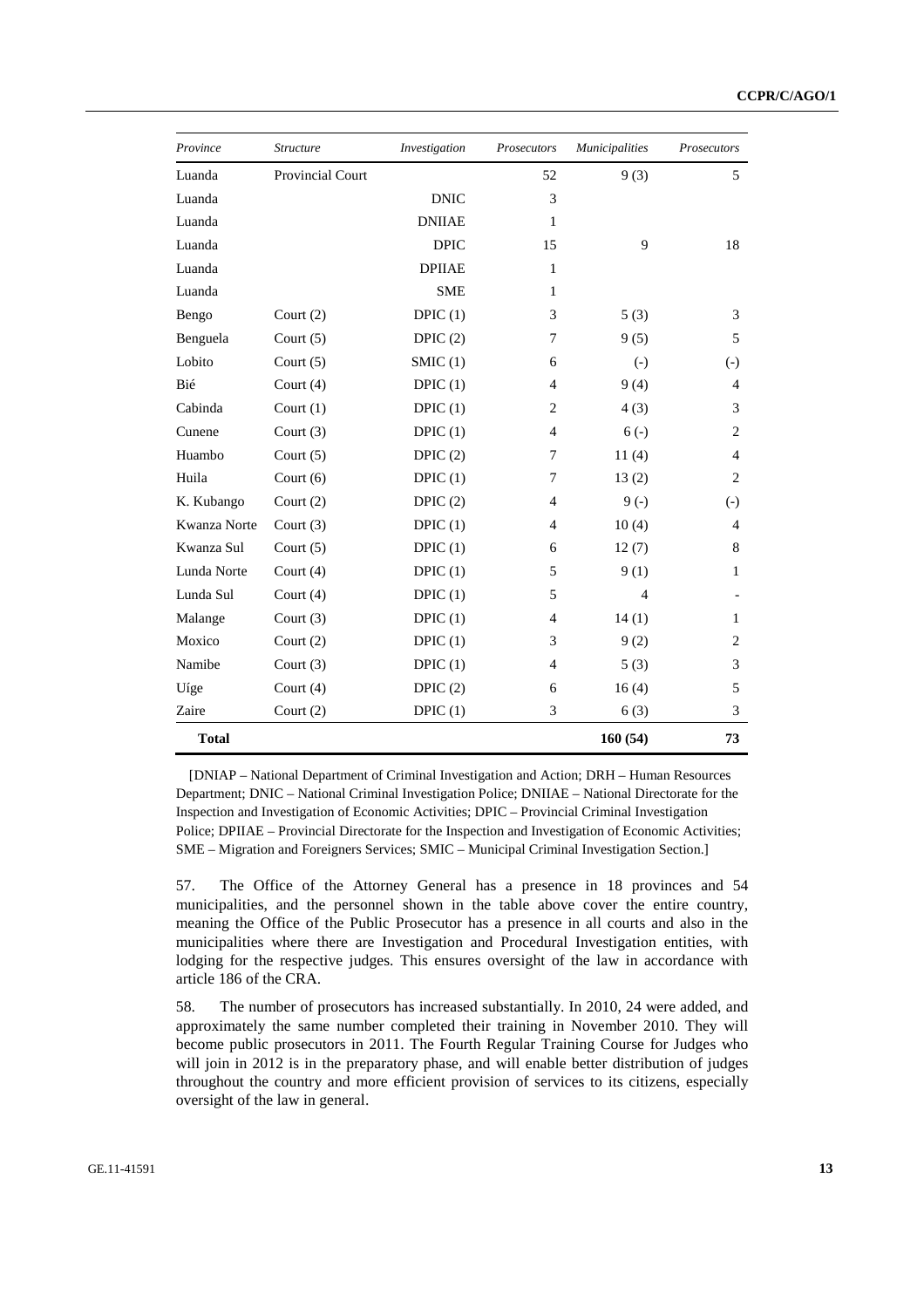59. In the case of legal proceedings that occur in places where there are not yet Municipal Courts, article 176, No. 2(a) of the CRA provides that such proceedings are to be sent to the nearest location in the same jurisdiction or to the Provincial Court.

#### **Access to justice**

60. Citizens may make use of the courts when necessary, without discrimination, further to their right or power to take legal action and duty to have legal action taken against them. Legal counsel is also guaranteed, which guarantees legal assistance without having to pay fees to an attorney or procedural costs.

61. With improved work conditions and compensation, the independence and performance of the courts is increasingly well-known.

62. As part of the ongoing Reform of Justice and the Law, alternative forms of mediation and conflict resolution are being developed. This will provide citizens access to justice without having to resort to the courts. The purpose of this is to reduce the number of proceedings in the courts; their large number has caused delays in handling cases. This access is mainly assured by:

(a) The PGR,<sup>5</sup> the body that exercises general control of lawfulness;

(b) The PJ $<sup>6</sup>$  an independent public entity, whose purpose is to defend the rights,</sup> freedoms and guarantees of citizens;

 (c) Traditional authorities, who apply the rules of customary law, based on the geographic area and sociocultural customs of the country.

#### **Juvenile Justice System**

63. Based on the Minimum Rules for the Administration of Juvenile Justice ("Beijing Rules"), the Convention on the Rights of the Child, and Law No. 18/88 of the Republic of Angola, in 1996 Law 9 of April 19, 1996, was approved. It created a court section for minors with specialized jurisdiction, under the Provincial Court, known as "Juvenile Justice Court" (JM) to soften the punitive nature of the term "tribunal".

64. The JM applies social protection measures to minors of any age, and criminal prevention only to minors aged from 12 to 16. Its activities are complemented by the Commission for Guardianship of Minors, a permanent autonomous entity that is not jurisdictional and is made up of 5 members. It is responsible, in close collaboration with the JM, for guiding the minors subject to its jurisdiction and cooperating in the implementation of its decisions.

65. The system does not yet function as desired, as it has not been set up in all the provinces outside Luanda, where it has been operating since 2006. The lack of implementation, the scarcity of prosecutors and the absence of detention and semi-detention centers are among the reasons for this situation.

#### **Judicial reforms**

66. The Angolan Government created the Commission for the Reform of Justice and the Law, which is developing a number of legal provisions and adapting them to international human rights legal instruments. The revision and drafting of some fundamental Laws and other legal provisions is currently underway, specifically:

<sup>&</sup>lt;sup>5</sup> Procuradoria Geral da República [Office of the Attorney General].

<sup>6</sup> Provedoria de justiça [Ombudsman].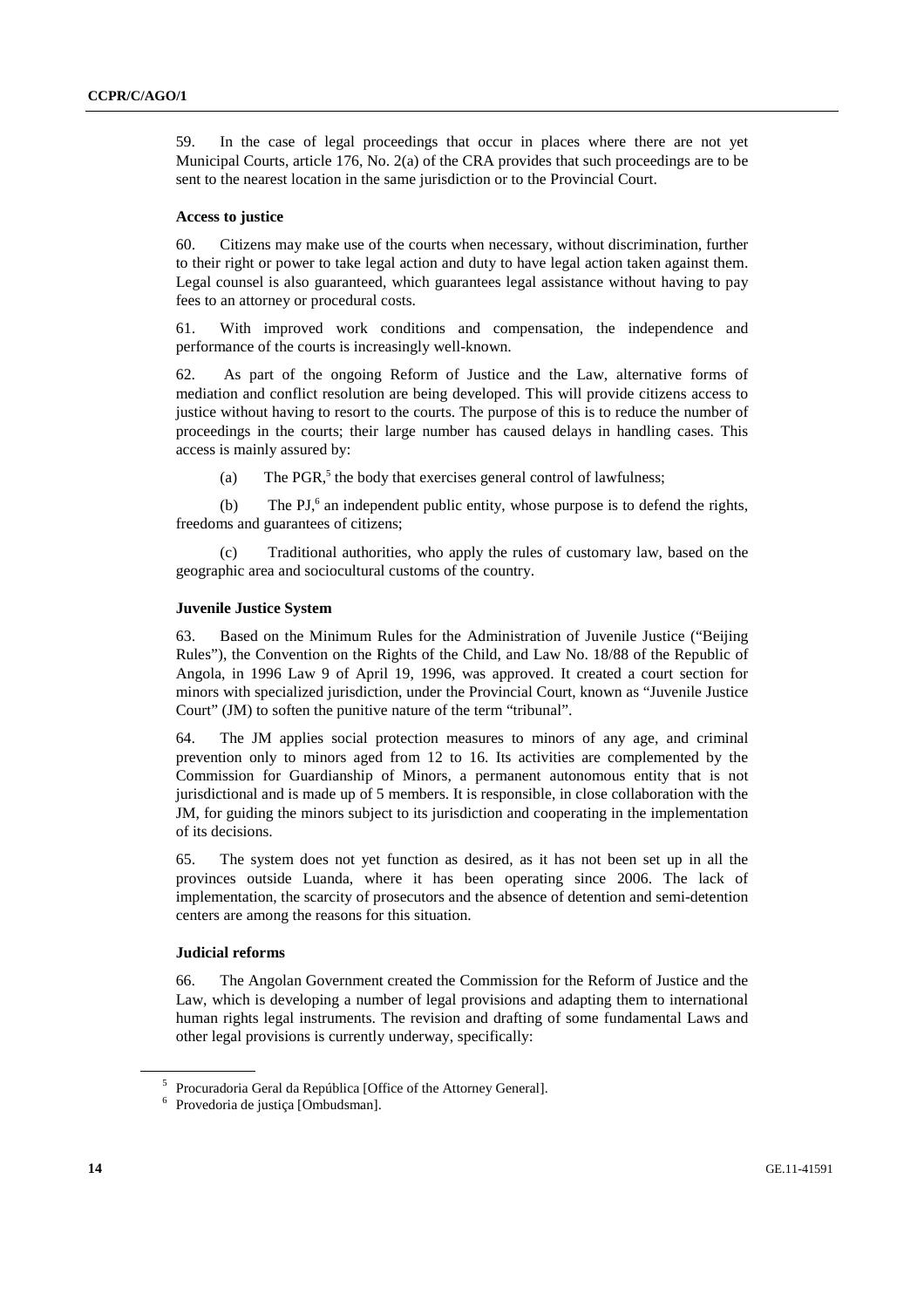- Draft of Internal Regulations of the Courts
- Draft of Internal Regulations of the Office of the Attorney General, the Office of the Public Prosecutor and the Regulations for Public Prosecutors
- Law on Pre-trial Detention
- Internal Regulations of Courts
- Draft of Law on Investigations, Searches and Seizures
- Draft of Internal Regulations for Judges
- Draft of Law on Military Criminal Justice
- Draft of Law on Mediation and Conciliation
- Draft of Law on Legal Assistance
- Draft of Law on Legal Support Center
- Draft of Law on Law Firms
- Draft of Internal Regulations of the Office of the Public Prosecutor and the Office of the Attorney General
- Regulations for Public Prosecutors
- Draft of Decree on the Organization of Court Clerks
- Bylaws of the Ombudsman and the High Authority Against Corruption
- Criminal, Civil, Civil Procedure, Criminal Procedure, Labor Procedure, Civil Registry and Notarial Codes
- Implementation of Law No. 9 of 19 April 1996, on Juvenile Justice Court
- Customs Code
- Decree creating Mediation Centers
- Implementation of Law No. 1/97 and Reformulation of Registry, Notarial and Identification legislation
- Regulation of position of goods that have been and may be confiscated
- Draft of Law No. 14/91 Law of Associations
- Law on NGOs
- Legislation on the Prison System
- Law on Freedom of Religion and Conscience
- Decree on Professional Training of Law Professionals

67. The level of activity in the Justice sector has been based on two essential points, with a strong focus on issues related to the revision of legal provisions, reconstruction and construction of infrastructures to adapt the services of the Judiciary so as to bring them to the people. The occurrence of the actions recommended for this sector have encountered some constraints due to financial and human resource issues.

68. The revision and drafting of some fundamental laws and other legal provisions is underway, as follows:

• Draft of Internal Regulations of the Courts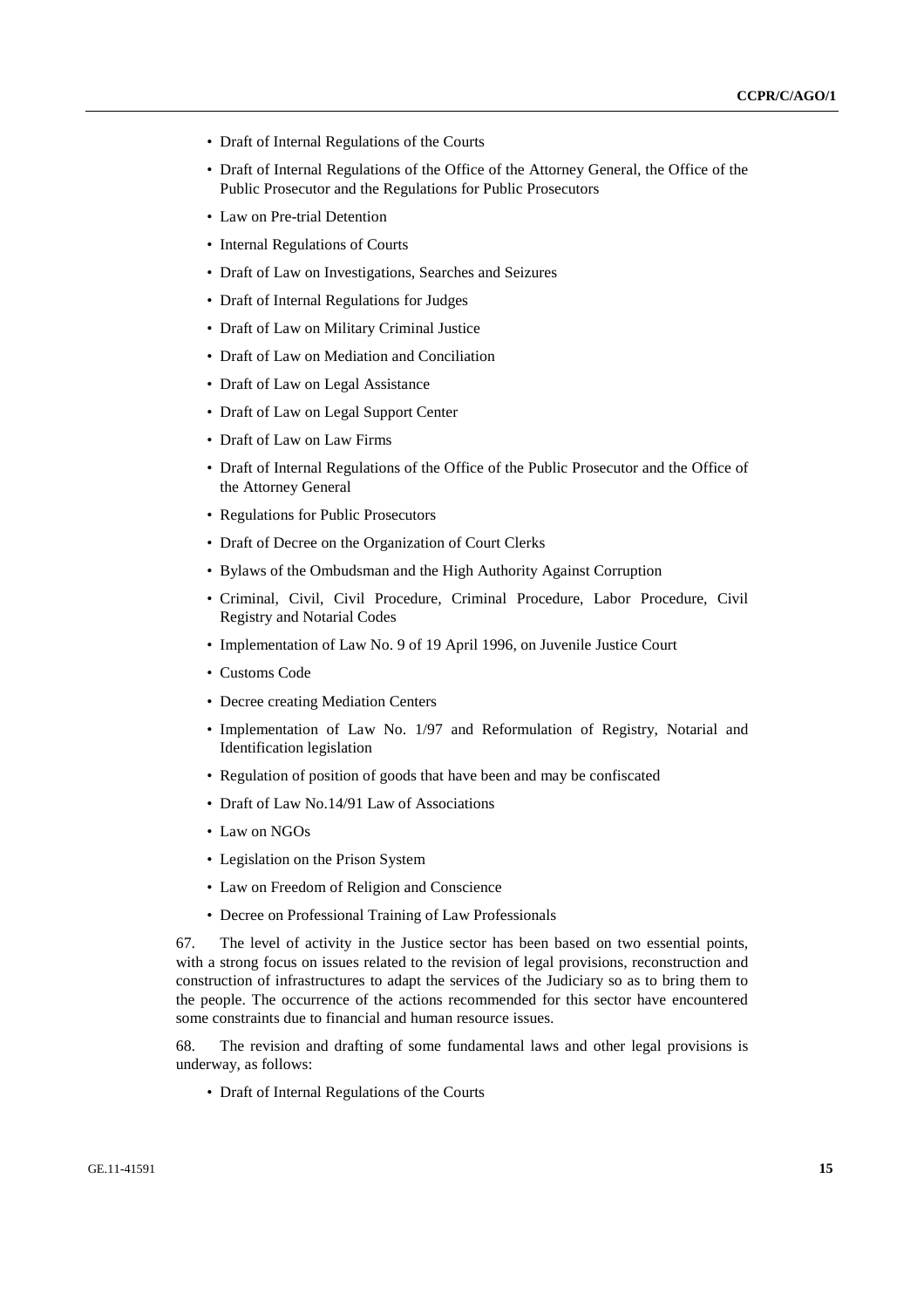- Draft of Internal Regulations of the Office of the Attorney General, the Office of the Public Prosecutor and the Regulations for Public Prosecutors
- Draft of Law on Pre-trial Detention
- Draft of Law on Investigations, Searches and Seizures
- Draft of Internal Regulations for Judges
- Draft of Law on Military Criminal Justice
- Draft of Law on Mediation and Conciliation
- Draft of Law on Legal Assistance
- Draft of Law on Legal Support Center
- Draft of Law on Law Firms
- Draft of Decree on the Organization of Court Clerks
- Bylaws of the Ombudsman and the High Authority Against Corruption
- Criminal, Civil, Labor, Civil Procedure, Civil Registry and Notarial Codes
- Implementation of Law No. 9 of 19 April 1996, on Juvenile Justice Court
- Implementation of Law No. 1/97 and Reformulation of Registry, Notarial and Identification legislation
- Regulation of position of goods that have been and may be confiscated
- Law No.14/91 Law of Associations
- Law on NGOs
- Legislation on the Prison System
- Implementing regulations of Law on Freedom of Religion and Conscience

#### **Interdependence of bodies and their real operation**

69. The political system in Angola is organized according to the principle of the separation and interdependence of functions of the sovereignty bodies established in paragraph 3 of article 105 of the CRA. Paragraph 2 of the same article establishes the formation, composition, authority and functioning of the sovereignty bodies.

#### **J. Freedoms (arts. 18, 19, 20 and 21)**

#### **Thought, conscience and religion**

70. Article 10 of the CRA establishes the separation of Church and State. The State protects the churches and religions, and their sites and objects of worship, provided they do not offend against the Constitution or public order, and that they are in compliance with the Constitution and the Law.

71. Article 41 of the CRA recognizes the inviolability of the freedoms of conscience, religious belief and worship, and guarantees conscientious objection rights pursuant to the law. Recognition of religions in Angola is guaranteed by Law No. 2 of 21 May 2004, which governs the exercise of freedom of conscience, religion and worship.

72. The large majority of the Angolan population is Christian (90 per cent), with 70 per cent Roman Catholic, 15 per cent Protestant and 5 per cent other. The remaining 10 per cent profess non-Christian religions, which are protected by the right to a religion.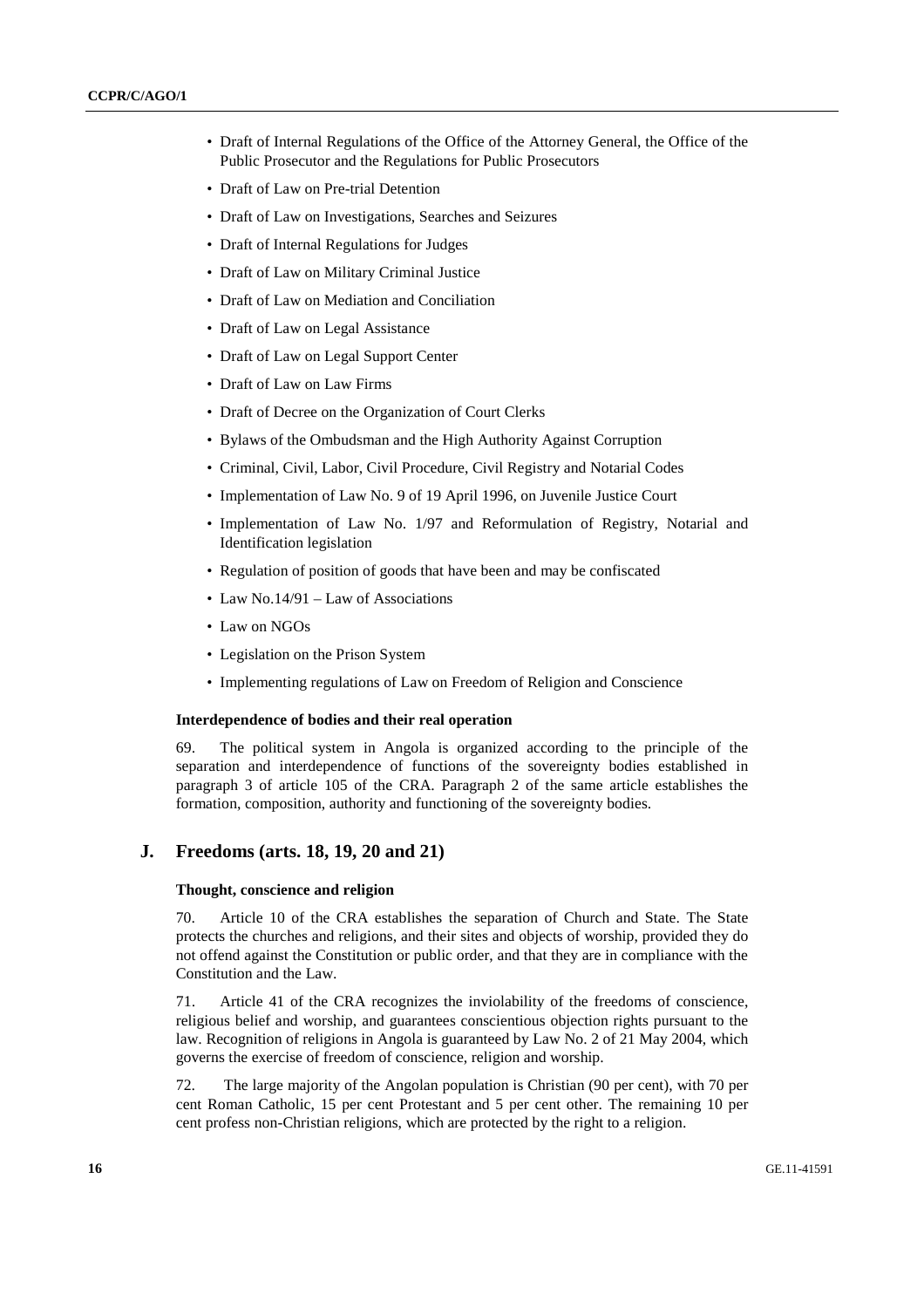73. This is a fairly complex area, and includes the following categories of religions: (a) Afro-Christian churches of African origin and (b) non-Christian churches.

74. The State has established general rules and regulations concerning the creation of religious schools and seminaries and on the distribution of religious materials and texts, based on the circuit of the country's educational system. Although it is secular, the State subsidizes the educational system of missionary churches. There are also specialized seminaries and religious schools with religious curricula. The State guarantees the students of these specialized schools the respective equivalencies of the studies performed and the freedom to attend any school subsidized by the State, regardless of their religion.

75. Presidential Order No. 39 of 5 October 2009, created the Inter-ministerial Commission for the Analysis of the Religious Phenomenon, which is responsible, among other things, for performing a study into the causes and origins of the religious phenomenon in Angola, and for performing a study about the growing phenomenon of accusing children of the practice of witchcraft.

76. As a result of the Government's educational campaigns, various religious denominations established internal forums on the phenomenon of religion in Angola. This is the case with the Religious High Leadership within the Christian churches that includes the most different recognized and unrecognized religious denominations; it is being used as an interlocutor in relation to the questions to be proposed to the Government through the Inter-ministerial Commission.

#### **Expression**

77. According to article 40, everyone has the right to express, divulge and share freely their thoughts, ideas and opinions, by means of the spoken word, images or any other means, and also the right and freedom to inform, to inform oneself and to be informed, without impediment, discrimination or limitation of any kind and without censorship. Freedom of expression and of information are limited by the right of everyone to their good name, honor and reputation, their image and the reservation of the intimacy of their private and family life, to the protection of infancy and childhood, State secrecy, secrecy of justice, professional secrecy and other guarantees of those rights, in accordance with the law.

78. The foundations of these legal precepts are in harmony with International Treaties on Human Rights. The aforementioned laws cover issues related to the freedom of expression, govern the functioning of the competent authorities, and reserve the identification and demarcation of public spaces for holding meetings or demonstrations.

79. Article 4 of the Press Law in effect in Angola since 1992 establishes parameters regarding freedom of the press that professionals must have with people and the actions of the communication media must be devoted to directing their activities preferentially to issues related to education, the arts, culture, training and information. This Article prohibits the broadcasting of programs and distribution of materials that could negatively influence the formation of someone's personality. Any propaganda in favour of war is prohibited by the law.

#### **Assembly and demonstration**

80. Article 47 of the CRA guarantees all citizens the freedom to assemble and to demonstrate peacefully, without arms, without having to have any authorization, subject to the provisions of the law. Meetings and demonstrations in public places are not required to be reported in advance to the competent authorities, according to and for the purposes established by the law. Law No. 16/91 specifies and governs the exercise of this right by all citizens.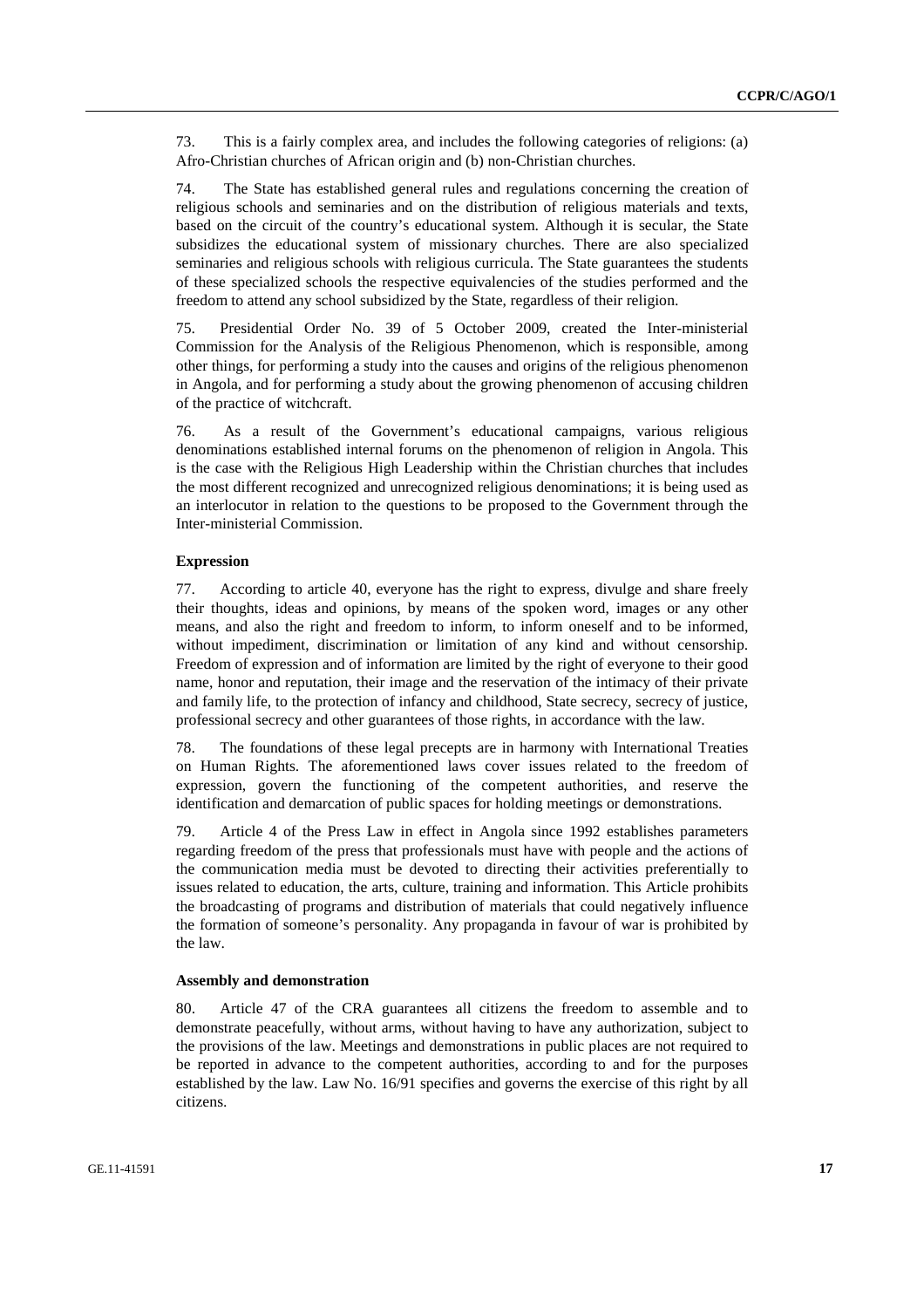#### **Association, establishment of unions and political parties**

81. Articles 40, 44, 45, 48 and 49 of the CRA and article 4 of the Press Law in effect in Angola since 2006 guarantee citizens the right of association, freely and without any administrative authorization required, provided the association is organized based on democratic principles, in accordance with the law. Such associations pursue their purposes freely, without interference from the public authorities, and may not be dissolved or have their activities suspended, provided they are not in conflict with constitutional order, do not incite or engage in violence, or promote tribalism, racism, dictatorship, fascism or xenophobia.

82. Associations are governed by Law No. 14 of 11 May 1991, which is now being reformulated as part of the Justice Reform. Insofar as human rights issues are concerned, there are 329 domestic NGOs and 133 international NGOs in Angola, for a total of 462, that are active in social and development areas such as: education, health, human rights, institutional support, civic – electoral education, culture and agriculture. Of these, 30 per cent have representation in the provinces.

83. Political parties are permanent, independent organizations of citizens, whose social objective is to participate democratically in the political life of the country, competing freely to be the expression of the popular will, to organize Political Power through the electoral process.

84. Article 50 of the CRA grants workers the freedom to create unions to defend their individual and collective interests. Union Law No. 21-D of 28 August 1992, governs the founding, affiliation, federation, organization and dissolution of unions and guarantees their autonomy and independence from employers and the State.

85. The creation of political parties is protected by Law No. 2 of 1 July 2005, on Political Parties, which provides, in its Article 13, the procedures preliminary to the creation of a party; in article 33, for their dissolution; in Article 34, for their merger, spinoff and takeover; and in article 35, for coalitions.

86. Political parties are dissolved voluntarily, pursuant to a resolution of the competent governing body or a court decision, made by the Constitutional Court, when:

(a) They are only regional or local;

 (b) They promote tribalism, racism, regionalism or other forms of discrimination;

(c) They attempt to subvert the legally established democratic regime;

 (d) The number of affiliates and the members in each of the provinces is lower than the number established by the law;

 (e) They do not submit, within 7 years, the documents evidencing periodic elections of the party's management;

(f) Their purpose is contrary to the moral and public order;

 (g) They do not receive at least 0.5 per cent of the total number of votes cast in national legislative elections;

 (h) Legal actions is brought against them by a political party, by the Chairman of the National Assembly, by the Office of the Attorney General and by legally established political parties, provided that there is reason to do so.

87. Political parties may be freely established, and do not require any authorization. They have a legal personality with all the rights and obligations necessary to pursue their purposes, after being registered with the Constitutional Court. They must be of a national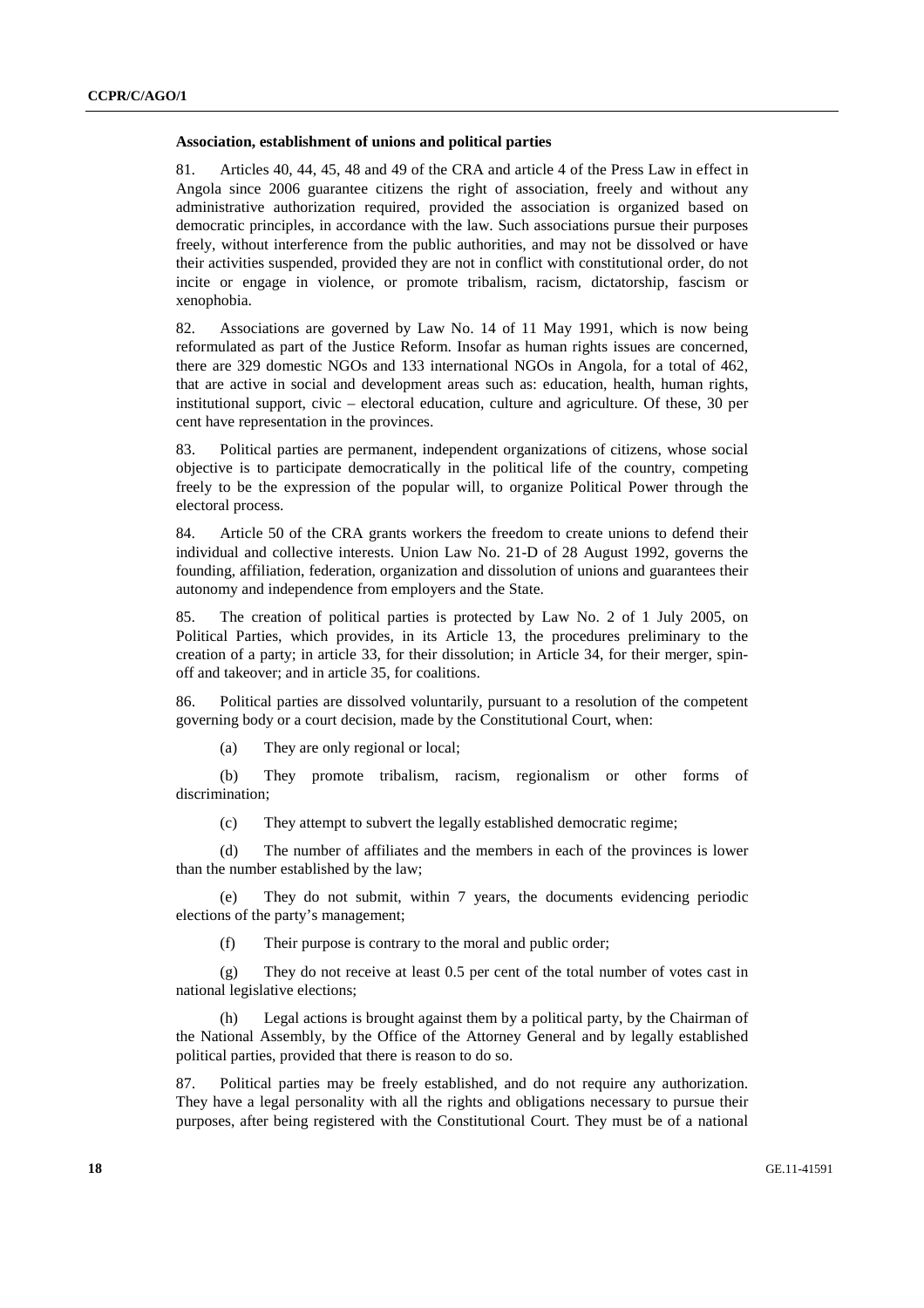nature and scope, and act in accordance with the Constitution and the Law. They are entitled to equal treatment by the entities that exercise political power, specifically the use of public facilities, access to and use of the public television and radio service, and financing from the State.

88. One is free to be a member of a political party; no one can be forced to become or remain a member and no one can be deprived of the ability to exercise any civil, political or professional right by reason of being, or not being, affiliated with an established party.

## **K. Establishment of a family (art. 23)**

89. Article 35 of the CRA guarantees all citizens the right to establish a family at will, pursuant to the Constitution and the Law, and states that the Family is the fundamental nucleus of the organization of Society and is given special protection by the State, whether based on marriage or on a de facto union between a man and a woman.

90. Law No. 1 of 20 February 1988, which adopted the Family Code, defines marriage in its Article 20 as the voluntary union of a man and a woman, formalized in accordance with the law, in order to establish a communal life. According to this, marriage is based on equality and reciprocity in the rights and duties of the spouses. In order for a marriage to be valid it is essential that each of the intended spouses expressly declare their desire to contract marriage with the other person.

## **L. Rights of the child (art. 24)**

91. The Angolan Government reaffirmed its commitment to enable the promotion and protection of children's rights, as part of observance of the fundamental principles that inform the Convention on the Rights of the Child , namely non-discrimination, the inherent right to life, and the greater interest and participation of the child, with a view to achieving progress in relation to the goals set in the Action Plan adopted by the twenty-seventh Special Session on Children of the General Assembly of the United Nations, based on the Millennium Development Goals for the creation of "A World Fit for Children", including the promotion of healthy lives, provision of good education, protection of children from abuse, exploitation and violence, and fighting HIV/AIDS.

92. Considerable progress has been made in legislation to protect and promote children's rights, with the approval and entry into effect on 3 February 2010 of the Constitution of the Republic of Angola, which states in its article 80 regarding childhood, that: (1) Children have a right to special attention from the family, society and the State, which must, in close collaboration, ensure they are fully protected against all forms of abandonment, discrimination, oppression, exploitation and the abusive exercise of authority, in the family and in other institutions; (2) public policies concerning the family, education and health must abide by the principle of the superior interest of the child, in order to ensure their full physical, psychological and cultural development; (3) the State ensures special protection for children who are orphans, have disabilities, have been abandoned or, in any other way, deprived of a normal family environment; (4) the State regulates the adoption of children, and encourages their integration into a healthy family environment; (5) minors of school age are prohibited, pursuant to the law, from working.

93. In the political arena, the Angolan Government is working to build a Democratic State based on the Rule of Law, with decentralization and deconcentration of local power, firmer establishment of peace and reconciliation of the nation, strengthening of democratic institutions and performance of various actions, among which the following stand out: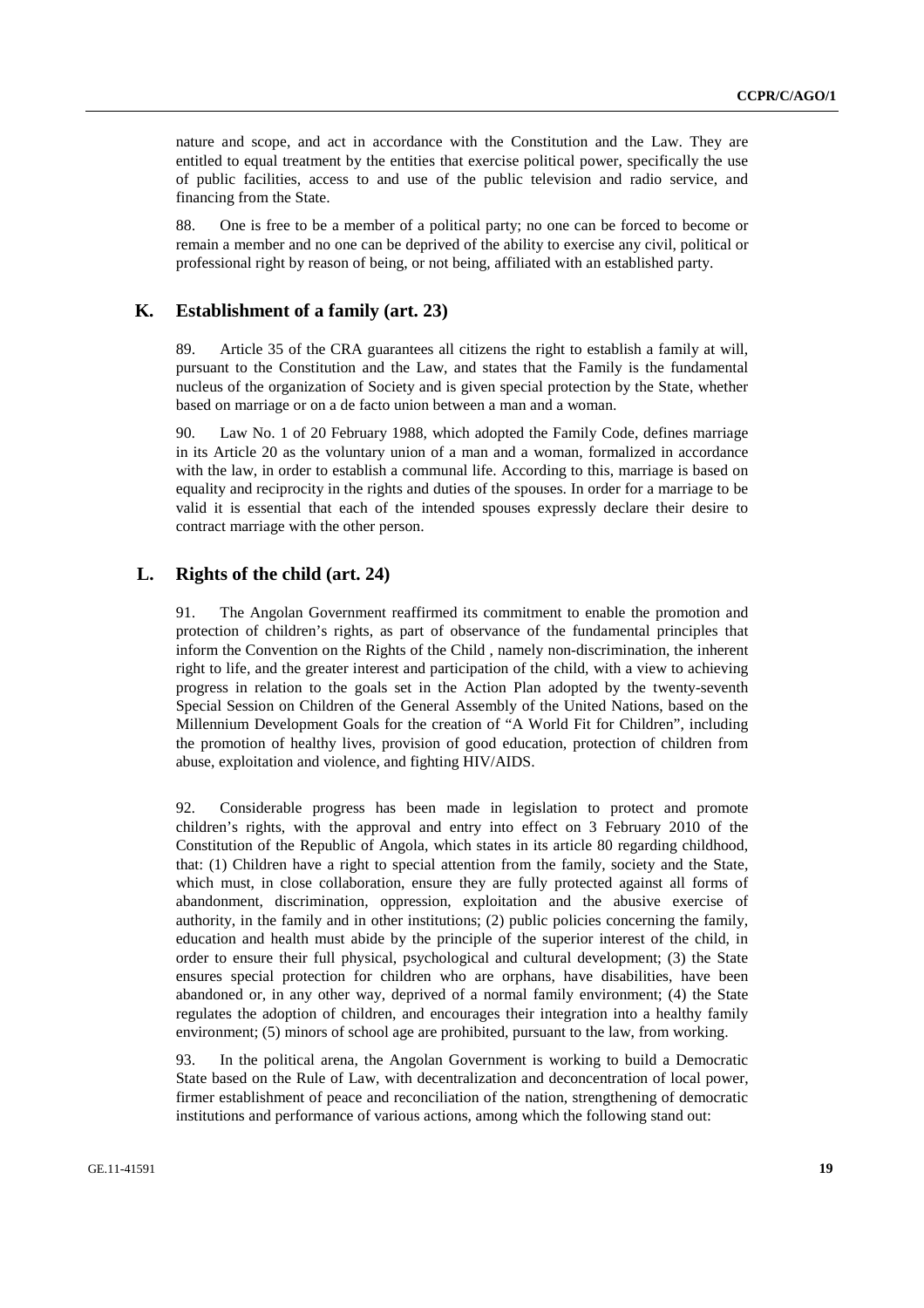- (a) General Program of the Government;
- (b) Public Program for the Improvement of Basic Social Services (PPMSSB);
- (c) Internal Strategy for the Reduction of Poverty (EIRP);

 (d) National Strategic Action Plan to Reduce Maternal and Infant Mortality for 2004–2008;

 (e) National Action Plan to prevent and mitigate the effects of HIV/AIDS on children and families, supplemented in 2006 by the Rapid Action, Analysis and Assessment Program (RAAAP);

 (f) National Health Policy, based on Law No. 21-B/92 on the Basis for the National Health System;

- (g) National Strategy for Food and Nutritional Safety;
- (h) Rural Development Program (PDR).

94. To strengthen the protection of and to promote the rights of children:

 (a) Approval of eleven commitments concerning children among the Government, the United Nations System and Social Partners;

 (b) Establishment of Networks to Protect and Promote the Rights of the Child, which are main spaces for the promotion and protection of children's rights at the provincial, municipal and local levels;

 (c) Adoption of the National Strategy for the Protection of Children who are Victims of Violence;

 (d) Creation of the Juvenile Justice system under the Juvenile Justice Administration, which protects the rights of children who are in violation of the law.

95. Areas of vulnerability caused various social groups to be the target of Government measures, with restraints established that are intended to protect children from neglect, abuse, physical and emotional violence, discrimination, sexual exploitation, prostitution, human trafficking, child labor, and the effects of HIV/AIDS. For effective protection [sic].

## **M. Citizens' participation in public life (art. 25)**

#### **Nationality**

96. Pursuant to Law No. 1 of 1 July 2005, in harmony with article 9 of the CRA, Angolan nationality may be achieved at birth or acquired. One is a national by birth if one is born in Angolan territory or through kinship, that is, one is the child of an Angolan father or mother. No one who is an Angolan national by birth can be deprived of that original nationality. Acquired nationality or citizenship is achieved, when the applicant, as of the date citizenship is requested, satisfies the following requirements:

 (a) Be of legal age pursuant to Angolan law (18 years old) and the law of the person's country of origin;

- (b) Residence in Angola for at least 10 years;
- (c) Offer moral and civil assurances of the ability to integrate into society;
- (d) Possess maturity to guide oneself and ensure one's survival;
- (e) Child of stateless parents and they request it.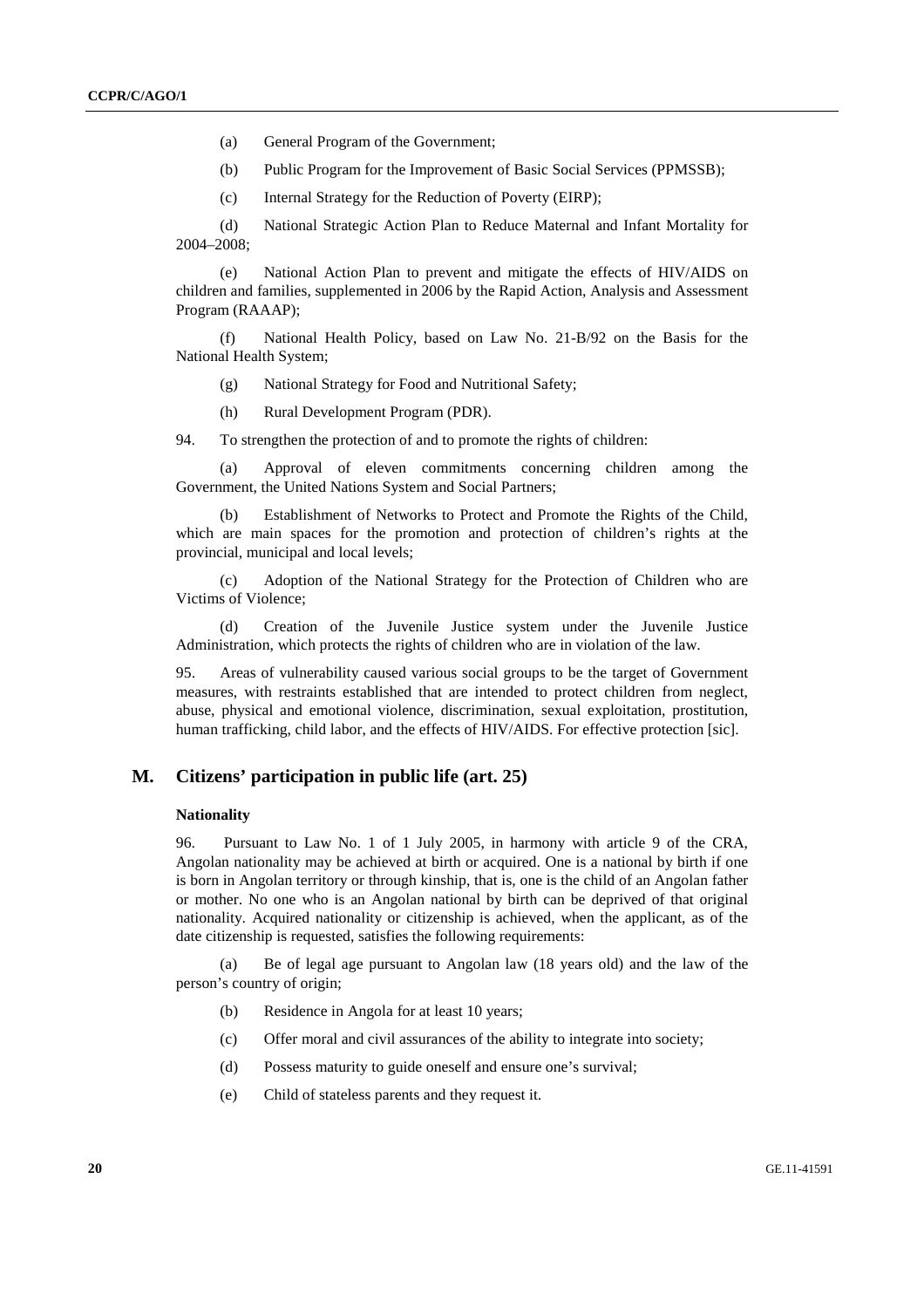97. The nationality of a spouse is affected only if that spouse elects to take on the nationality of the other spouse, if that person is a foreigner. Otherwise, the mere act of marrying a foreigner does not affect one's nationality.

98. In the acquisition of citizenship through kinship, the weight of the father and of the mother is equal, because the law says that a person born of an Angolan mother or father is an Angolan citizen.

99. In order to acquire Angolan nationality, a person must satisfy the following requirements as of the date of their application:

 (a) Be of legal age pursuant to Angolan law (18 years old) and the law of the person's country of origin;

(b) Residence in Angola for at least 10 years;

 (c) Offer moral and civil assurances of the ability to integrate into Angolan society;

(d) Possess ability to guide oneself and ensure one's survival.

100. Angolan nationality may also be acquired upon application by an individual born in Angolan territory who does not possess another nationality or who is born in Angolan territory of parents who are unknown, whose nationality is unknown or who are stateless.

101. To be denied nationality, the following suffices:

 (a) Voluntary acquisition of another nationality and renunciation of Angolan nationality;

 (b) Performance, without authorization from the National Assembly, of sovereignty functions in favor of a foreign country;

 (c) Minors born abroad of Angolans who acquire the nationality of that country and, when adults, deny being Angolan;

 (d) Denial of being Angolan at an adult age, after being adopted by foreigners when a child;

(e) Being convicted of crimes against the security of the State;

(f) Providing military services to a foreign country, etc.

#### **Exercise of citizenship**

102. The exercise of citizenship is protected by the CRA in articles 52 (Participation in Public Life); 53 (Access to Public Positions); and 54 (Suffrage Rights), and governs the enjoyment of these rights.

103. All citizens who are eighteen years of age or older, with the exception of those legally deprived of their political and civil rights, have the right and the duty to participate actively in public life, voting and being elected to any body of the State, and carrying out their mandates with full devotion to the cause of the Angolan Nation. No citizen may be prejudiced as to his job, education, place of residence, professional career or social benefits to which he is entitled, due to holding political positions or exercising political rights. The law establishes restrictions only for candidates for the positions of Deputy and President of the Republic, for active military service, judges and the police forces.

104. The exercise of the right to vote is a civic, individual, personal and inalienable duty of all Angolan citizens. Voter registration by citizens is an essential condition to the exercise of this right, which is available only to citizens who enjoy active voting rights, namely, Angolans who are at least 18 years of age and are registered to vote.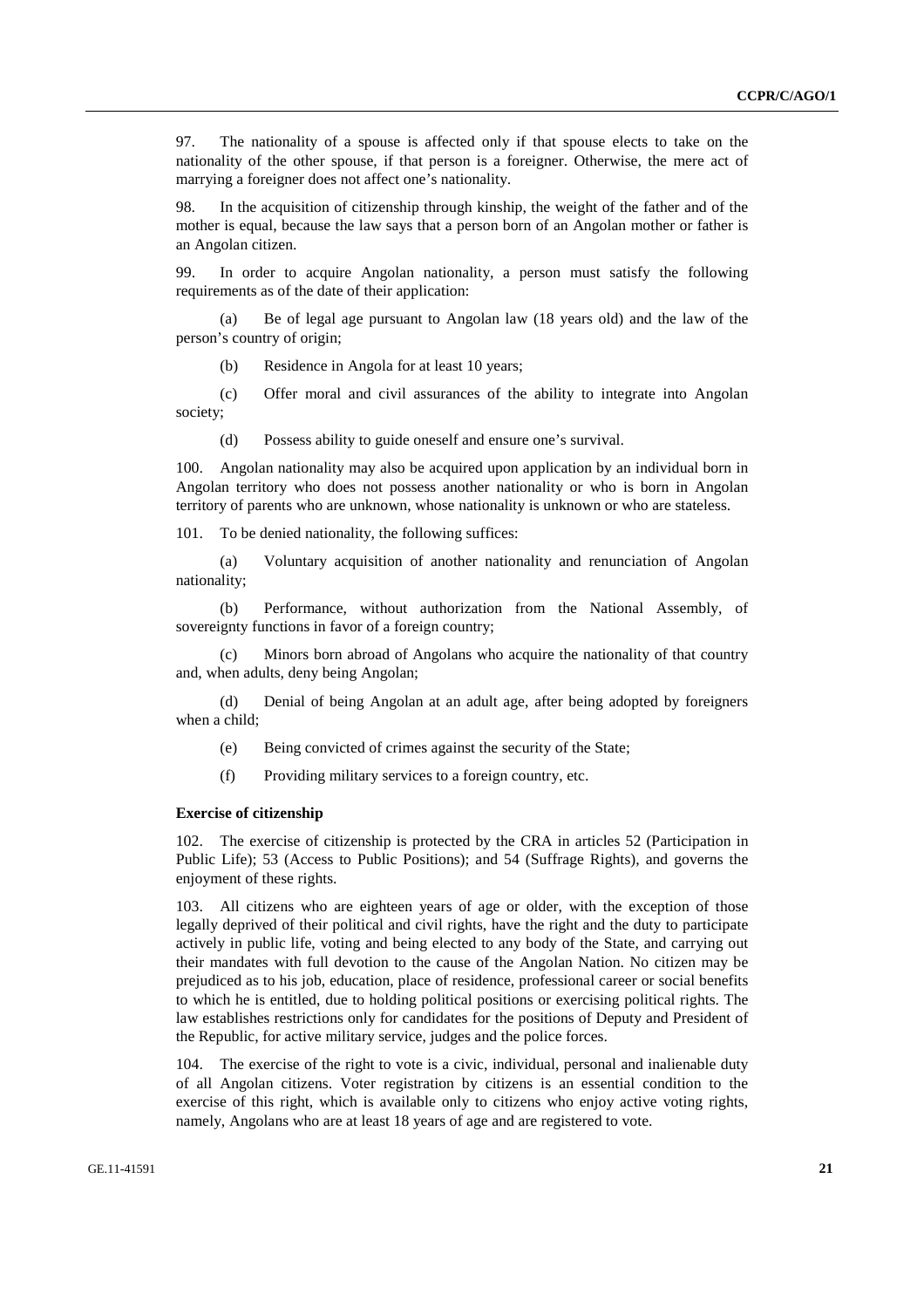105. The following do not have active voting rights: those prohibited from voting pursuant to a decision that is res judicata; those notoriously known to be insane, even if not interned in a hospital; those subject to a final long-term prison sentence who have not completed the sentence. Citizens who enjoy active voting rights have passive voting rights, except when the law establishes some ineligibility or other impediment on their performance of functions.

106. The following are ineligible when in office: the Ombudsman, the Members of the National Electoral Commission (CNE) and the Provincial and Municipal Electoral Commissions; the Members of the National Commission for Social Communication; Judges and Public Prosecutors; military personnel and active militarized agents.

107. With regard to passive voting rights in presidential elections, those eligible for the position of President of the Republic are native-born Angolan citizens who are 35 years of age or older, who have full enjoyment of their civic and political rights and are not subject to any general or special ineligibility pursuant to this Law.

108. Persons may be elected Deputies in the National Assembly who are Angolan citizens holding active voting rights, who have full enjoyment of their civil and political rights and are not subject to any general or special ineligibility.

109. The election of the President of the Republic must be called and carried out no later than 60 days prior to the end of the term of the President in office. The new President's term begins when he takes office and ends when the new President elected takes office.

## **N. Ethnic minorities (art. 27)**

110. Due to the significance of the concept, shortly after national independence was achieved, Angola approved laws that prohibit differences in treatment based on the fact of a citizen being a member of certain ethnic minority groups. Such persons are assured equal rights, without any discrimination, by article 23 of the CRA.

111. The Angolan Government encourages and incentivizes research into the various ethnolinguistic groups in Angola, including those with few speakers. By giving special importance to local administration, the Government has attempted to ensure that all communities enjoy basic fundamental rights, carrying out in turn social projects in partnership with public and private institutions intended to benefit these communities in terms of access to education, health, and land, among others.

# **IV. Human rights strategy through 2012**

112. Angola is experiencing a time of peace, stability and democracy building, with the ambitions of a society that sees inalienable rights in political, cultural and social justice development. Thus, the Angolan Government developed an action plan on human rights to be implemented by 2012, in connection with the pursuit of the public interest, as follows:

- Formulate a State policy on the promotion and protection of the fundamental rights, freedoms and guarantees of citizens, with regard to human rights, with the following actions:
	- Develop a strategy, plan and public policies on human rights, and develop, reformulate and adapt international instruments to ordinary legislation in accordance with the Constitution of the Republic of Angola